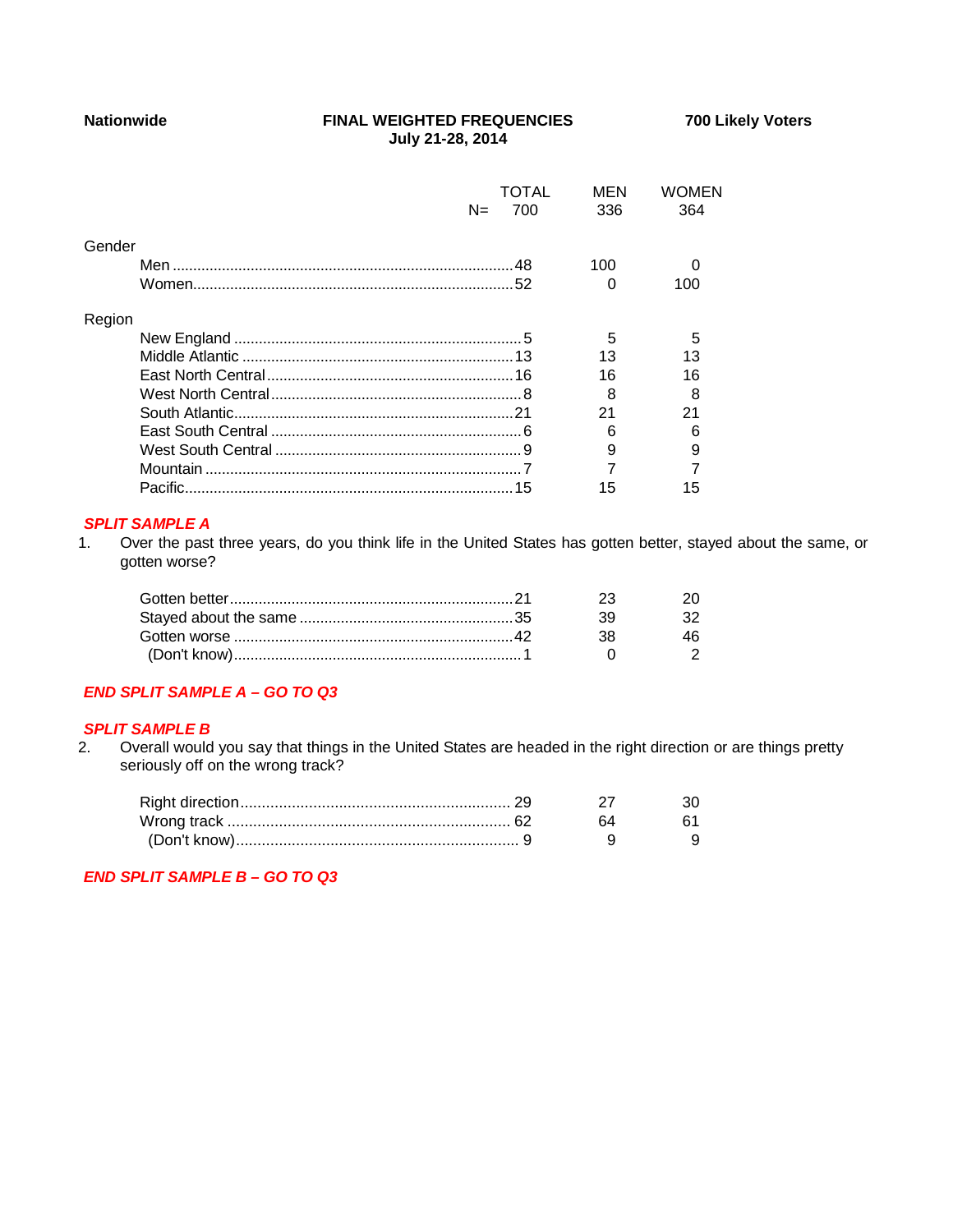Now I'd like to ask you about some public figures and institutions. For each, please tell me whether you have a very favorable, somewhat favorable, somewhat unfavorable, or very unfavorable impression. If you haven't heard of the person **{6},** or if you don't know enough about that person or institution to have an impression **{5},** just say so and we will move on. [**READ NAME**.] Do you have a very favorable, somewhat favorable, somewhat unfavorable, or very unfavorable impression of [**NAME**]?

#### **Sorted by Very Favorable**

| 9. | SSA: The Occupational Safety and Health         |    |    |
|----|-------------------------------------------------|----|----|
|    |                                                 | 29 | 23 |
|    |                                                 | 21 | 26 |
| 6. |                                                 | 22 | 25 |
|    | 11. SSB: The United States Department of        |    |    |
|    |                                                 | 20 | 21 |
| 7. | The U.S. Environmental Protection Agency, or    |    |    |
|    |                                                 | 20 | 19 |
|    | 8. SSA: The Food and Drug Administration, or    |    |    |
|    |                                                 | 21 | 18 |
|    | 13. SSB: The Consumer Product Safety            |    |    |
|    |                                                 | 14 | 22 |
|    | 12. SSB: National Highway Transportation Safety |    |    |
|    |                                                 | 17 | 20 |
|    |                                                 | 16 | 20 |
|    |                                                 | 17 | 17 |
| 5  |                                                 | 13 | 18 |
| 17 |                                                 | 13 | 17 |
| 3. |                                                 | 15 | 13 |
|    | 10. SSA: The Consumer Finance Protection        |    |    |
|    |                                                 | 13 | 9  |
| 4. |                                                 | 8  | 8  |
|    |                                                 |    |    |

#### **ASK FIRST**

3. \_Big business

| 31 | 28 |
|----|----|
| 23 | 23 |
| 20 |    |
| 10 | 15 |
|    |    |
|    |    |
|    |    |
|    |    |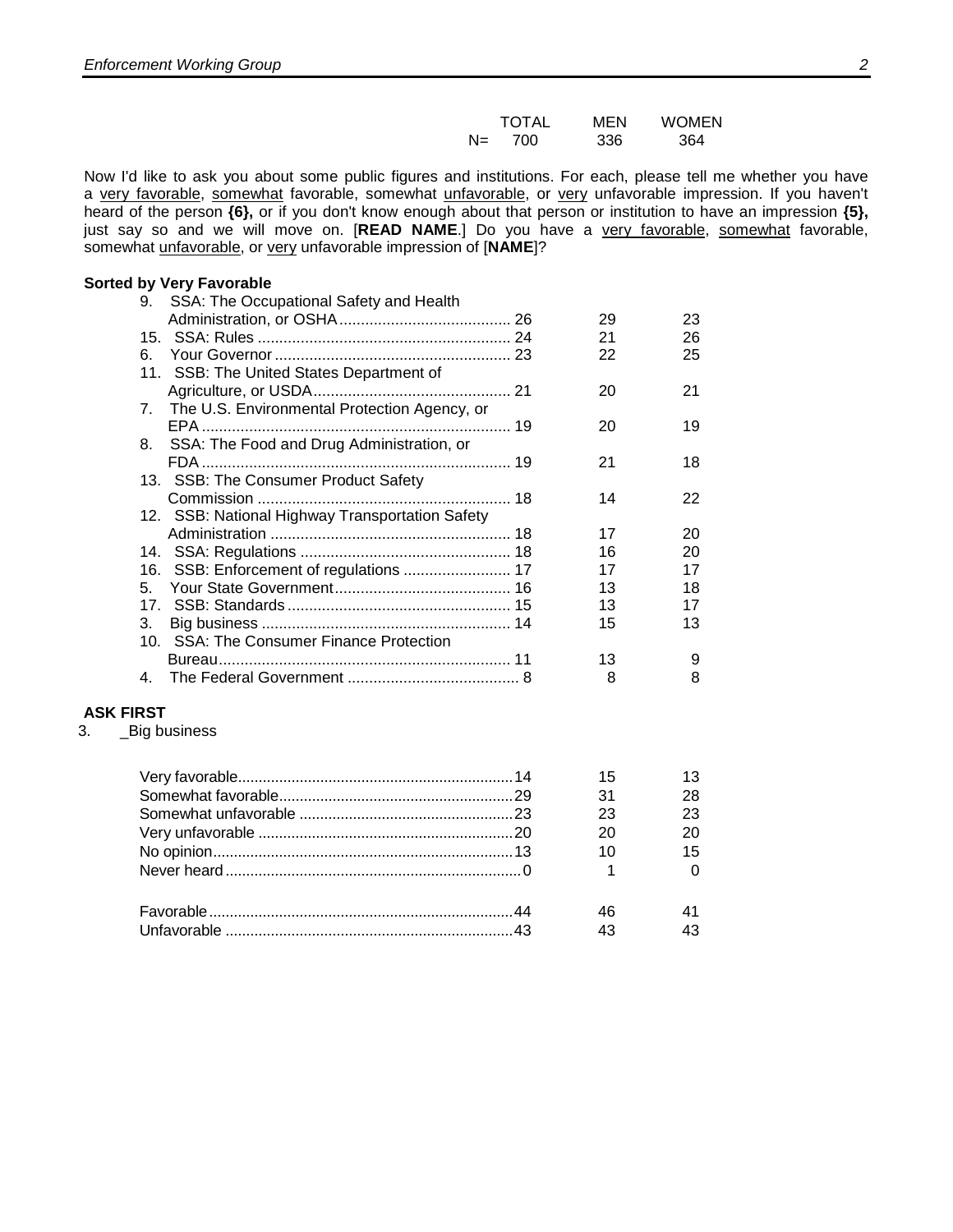|    | <b>TOTAL</b><br>N=<br>700 | <b>MEN</b><br>336 | <b>WOMEN</b><br>364 |
|----|---------------------------|-------------------|---------------------|
| 4. | The Federal Government    |                   |                     |
|    |                           | 8                 | 8                   |
|    |                           | 24                | 24                  |
|    |                           | 32                | 25                  |
|    |                           | 30                | 35                  |
|    |                           | 6                 | 8                   |
|    |                           | 0                 | 0                   |
|    |                           | 33                | 32                  |
|    |                           | 62                | 60                  |
| 5. | _Your State Government    |                   |                     |
|    |                           | 13                | 18                  |
|    |                           | 39                | 36                  |
|    |                           | 19                | 21                  |
|    |                           | 19                | 15                  |
|    |                           | 9                 | 10                  |
|    |                           | 0                 | $\Omega$            |
|    |                           | 53                | 54                  |
|    |                           | 38                | 36                  |
| 6. | _Your Governor            |                   |                     |
|    |                           | 22                | 25                  |
|    |                           | 31                | 31                  |
|    |                           | 15                | 15                  |
|    |                           | 21                | 18                  |
|    |                           | 9                 | 11                  |
|    |                           | 1                 | 0                   |
|    |                           | 53                | 55                  |
|    |                           | 36                | 33                  |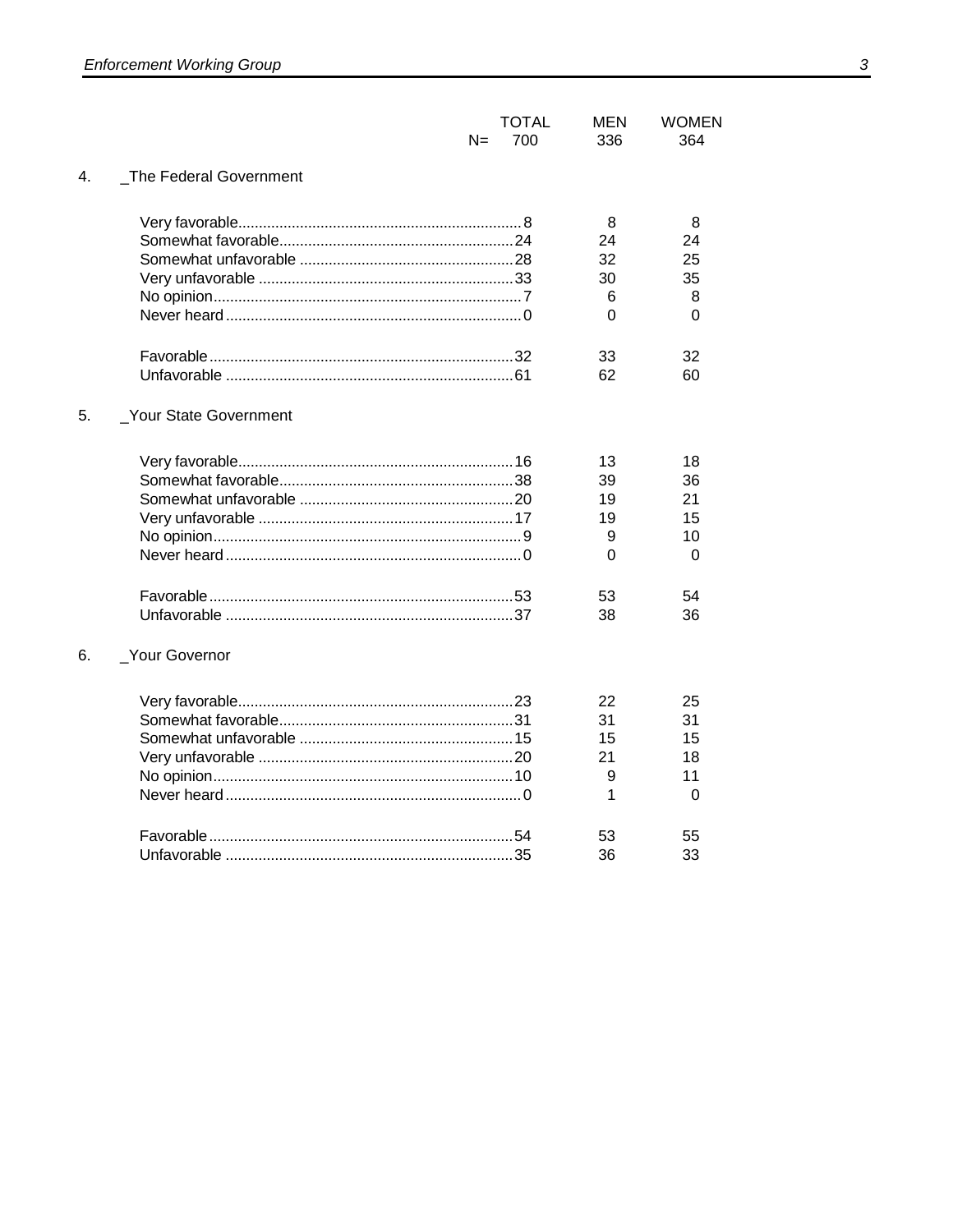| <b>TOTAL</b> | MEN | <b>WOMEN</b> |
|--------------|-----|--------------|
| $N = 700$    | 336 | 364          |

# [RANDOMIZE LIST]

7. \_\_ The U.S. Environmental Protection Agency, or EPA

|  | 29              | 36       |
|--|-----------------|----------|
|  | 18              | 12       |
|  | 20              | 16       |
|  | $\overline{11}$ | 16       |
|  |                 | $\sim$ 1 |
|  | 49              | 55       |
|  | 38              | 28       |
|  |                 |          |

# **SPLIT SAMPLE A**

8. \_The Food and Drug Administration, or FDA

|  | 43 | 36 |
|--|----|----|
|  | 15 | 17 |
|  | 13 | 16 |
|  |    | 13 |
|  |    |    |
|  | 63 | 53 |
|  | 27 |    |

#### \_The Occupational Safety and Health Administration, or OSHA 9.

|  | $32 \quad \text{or}$ | 32 |
|--|----------------------|----|
|  | 13                   |    |
|  |                      |    |
|  | 16                   | 28 |
|  |                      | ્ર |
|  |                      |    |
|  | 61                   |    |
|  |                      |    |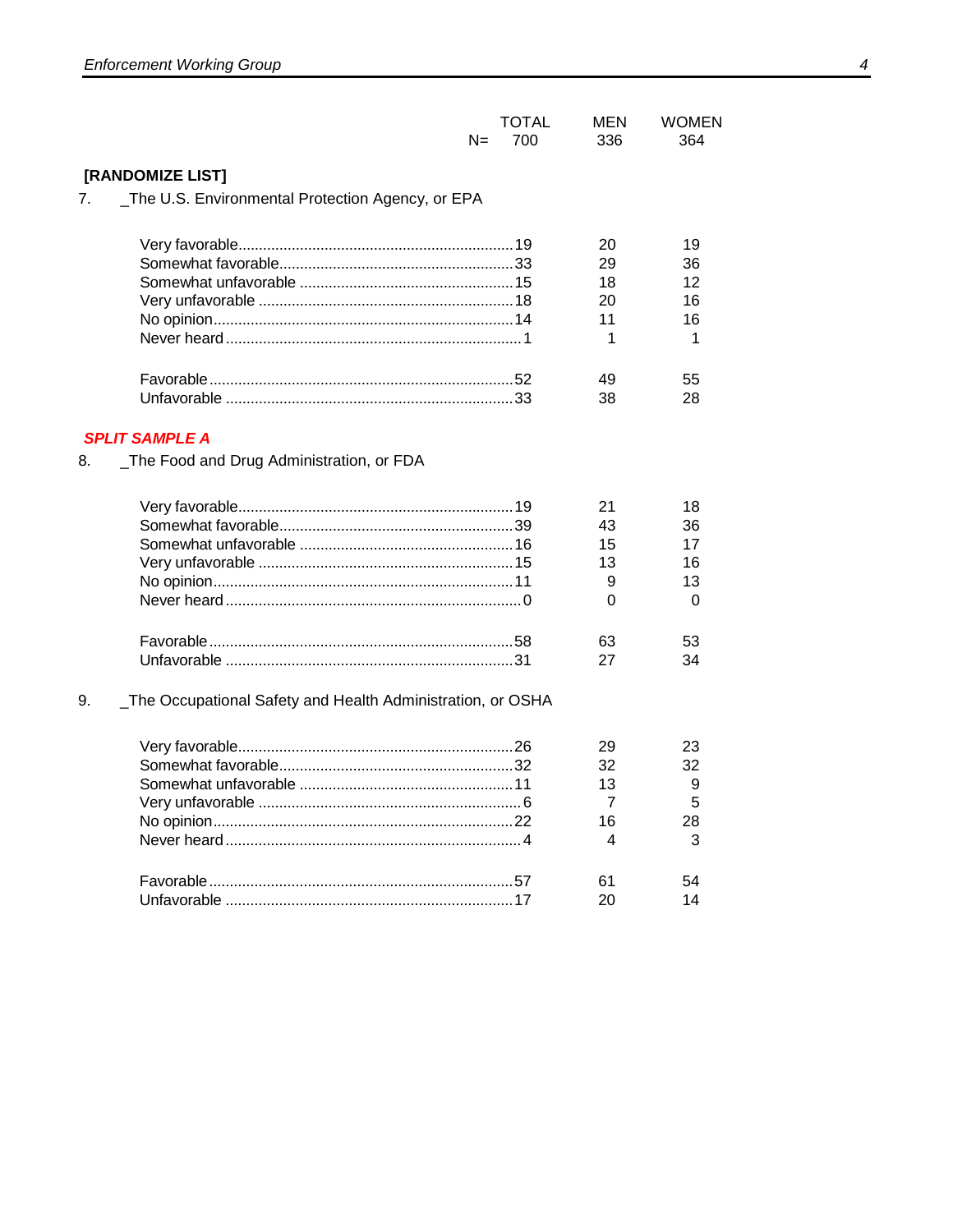|                                               | TOTAL<br>$N =$<br>700 | MFN<br>336. | WOMEN<br>364 |
|-----------------------------------------------|-----------------------|-------------|--------------|
| The Consumer Finance Protection Bureau<br>10. |                       |             |              |
|                                               |                       | 13          |              |
|                                               |                       | 25          | 26           |
|                                               |                       | 13          | 8            |
|                                               |                       | 5           | 10           |
|                                               |                       | 31          | 40           |
|                                               |                       | 13          |              |
|                                               |                       | 38          | 35           |
|                                               |                       |             | 18           |

# **END SPLIT SAMPLE A**

## **SPLIT SAMPLE B**

11. \_ The United States Department of Agriculture, or USDA

|     |                                                        | 20 | 21 |
|-----|--------------------------------------------------------|----|----|
|     |                                                        | 28 | 45 |
|     |                                                        | 18 | 11 |
|     |                                                        | 15 | 8  |
|     |                                                        | 16 | 15 |
|     |                                                        | 2  | 0  |
|     |                                                        | 49 | 66 |
|     |                                                        | 33 | 19 |
| 12. | _National Highway Transportation Safety Administration |    |    |
|     |                                                        |    | 20 |
|     |                                                        | 35 | 39 |

| $\mathbf{v}$ or $\mathbf{v}$ and $\mathbf{v}$ are $\mathbf{v}$ and $\mathbf{v}$ are $\mathbf{v}$ and $\mathbf{v}$ are $\mathbf{v}$ and $\mathbf{v}$ are $\mathbf{v}$ and $\mathbf{v}$ are $\mathbf{v}$ and $\mathbf{v}$ are $\mathbf{v}$ and $\mathbf{v}$ are $\mathbf{v}$ and $\mathbf{v}$ are |                 | LV.             |
|-------------------------------------------------------------------------------------------------------------------------------------------------------------------------------------------------------------------------------------------------------------------------------------------------|-----------------|-----------------|
|                                                                                                                                                                                                                                                                                                 | 35              | 39              |
|                                                                                                                                                                                                                                                                                                 | 11              | 16              |
|                                                                                                                                                                                                                                                                                                 | 16              | $6\overline{6}$ |
|                                                                                                                                                                                                                                                                                                 | 21              | 17              |
|                                                                                                                                                                                                                                                                                                 | $\overline{1}$  | $\overline{2}$  |
|                                                                                                                                                                                                                                                                                                 | 51.             | 58              |
|                                                                                                                                                                                                                                                                                                 |                 |                 |
|                                                                                                                                                                                                                                                                                                 | $\overline{27}$ | 23              |
|                                                                                                                                                                                                                                                                                                 |                 |                 |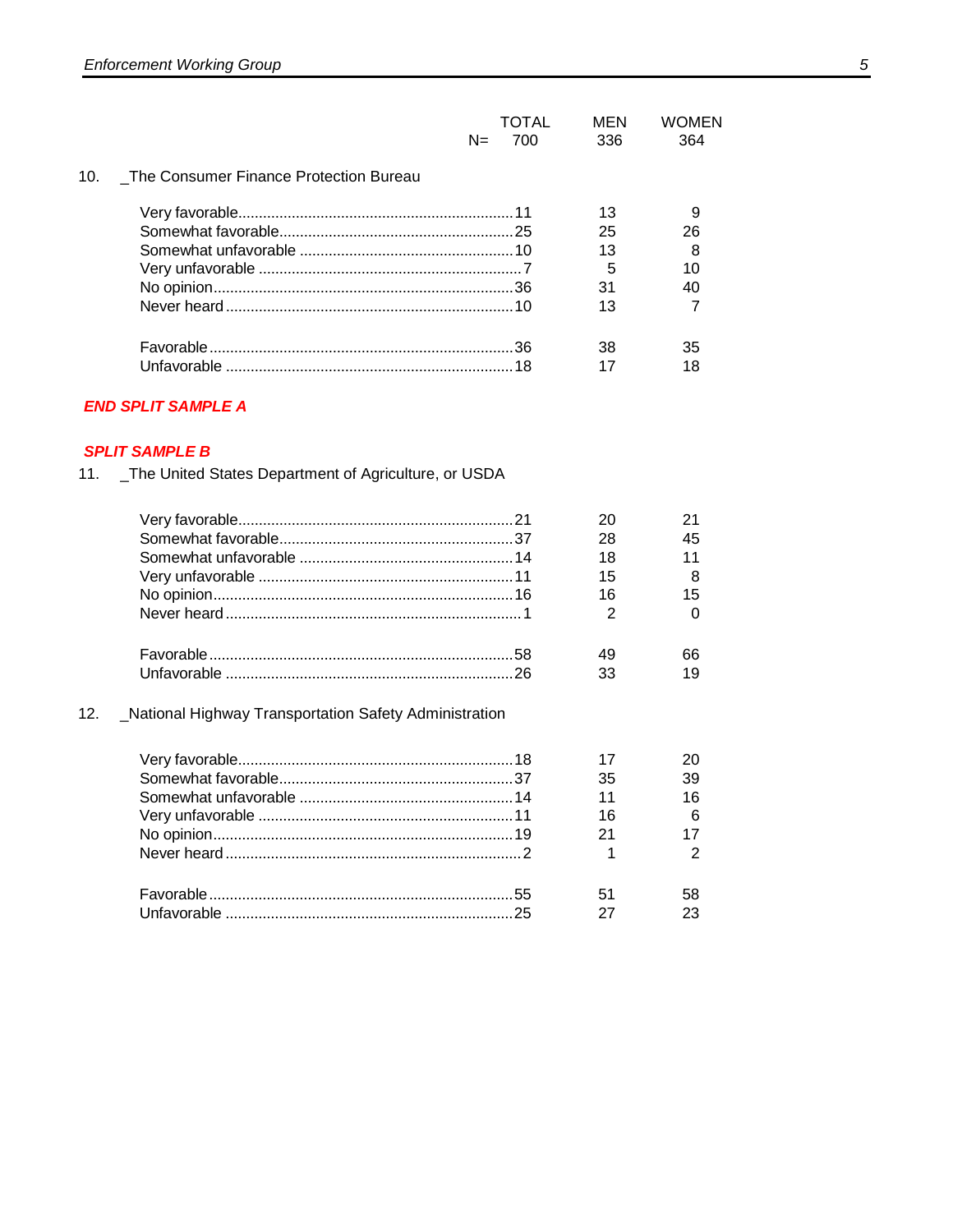|     |                                         | $N =$ | OTAI.<br>700 | MEN<br>336 | WOMFN<br>364 |
|-----|-----------------------------------------|-------|--------------|------------|--------------|
| 13. | _The Consumer Product Safety Commission |       |              |            |              |
|     |                                         |       |              | 14         | 22           |
|     |                                         |       |              | 43         | 31           |
|     |                                         |       |              | 10         | 10           |
|     |                                         |       |              | 10         | 5            |
|     |                                         |       |              |            | 26           |
|     |                                         |       |              | 5          | 5            |
|     |                                         |       |              | 57         | 54           |
|     |                                         |       |              |            | 15           |
|     |                                         |       |              |            |              |

# **END SPLIT SAMPLE B**

# **ASK LAST - ROTATE**

## **SPLIT SAMPLE A**

14. \_Regulations

|    | 39 |
|----|----|
|    | 13 |
| 14 | 11 |
|    |    |
|    |    |
| 56 | 59 |
| 35 |    |
|    |    |

#### 15. \_Rules

|  |               | 38  |
|--|---------------|-----|
|  | 15            |     |
|  |               | - 8 |
|  | $11$ and $11$ |     |
|  | 1             |     |
|  |               |     |
|  | 24            |     |

# **END SPLIT SAMPLE A**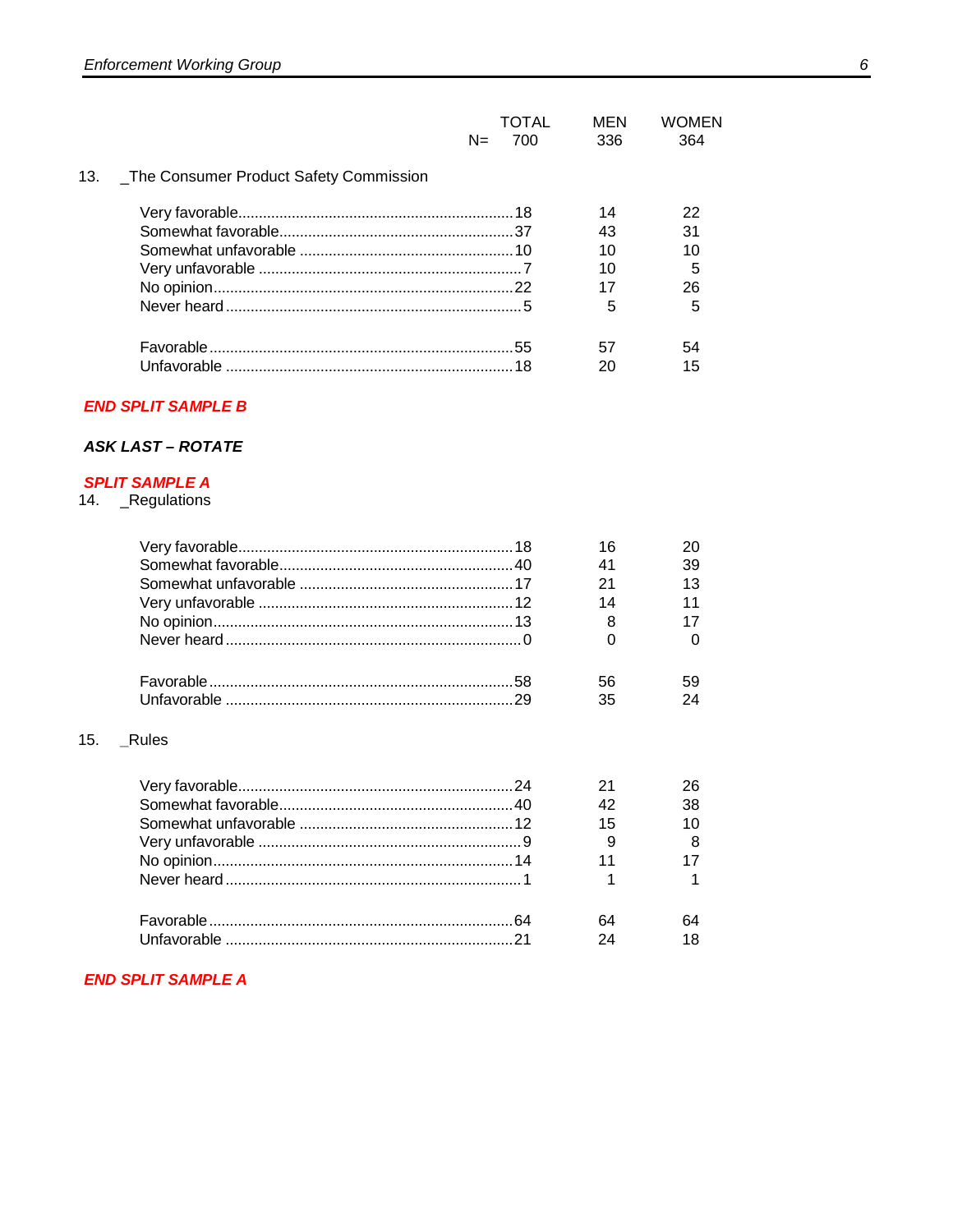|                                |       | <b>TOTAL</b> | MEN            | <b>WOMEN</b> |
|--------------------------------|-------|--------------|----------------|--------------|
|                                | $N =$ | 700          | 336            | 364          |
| <b>SPLIT SAMPLE B</b>          |       |              |                |              |
| 16. Enforcement of regulations |       |              |                |              |
|                                |       |              |                |              |
|                                |       |              | 17             | 17           |
|                                |       |              | 21             | 26           |
|                                |       |              | 19             | 21           |
|                                |       |              | 20             | 17           |
|                                |       |              | 19             | 16           |
|                                |       |              | 3              | 3            |
|                                |       |              |                |              |
|                                |       |              | 39             | 43           |
|                                |       |              | 40             | 38           |
| 17.<br>Standards               |       |              |                |              |
|                                |       |              | 13             | 17           |
|                                |       |              | 25             | 32           |
|                                |       |              | 15             | 11           |
|                                |       |              | 14             | 7            |
|                                |       |              | 25             | 32           |
|                                |       |              | $\overline{7}$ | 1            |
|                                |       |              | 38             | 49           |
|                                |       |              | 30             | 19           |
|                                |       |              |                |              |

**END SPLIT SAMPLE B**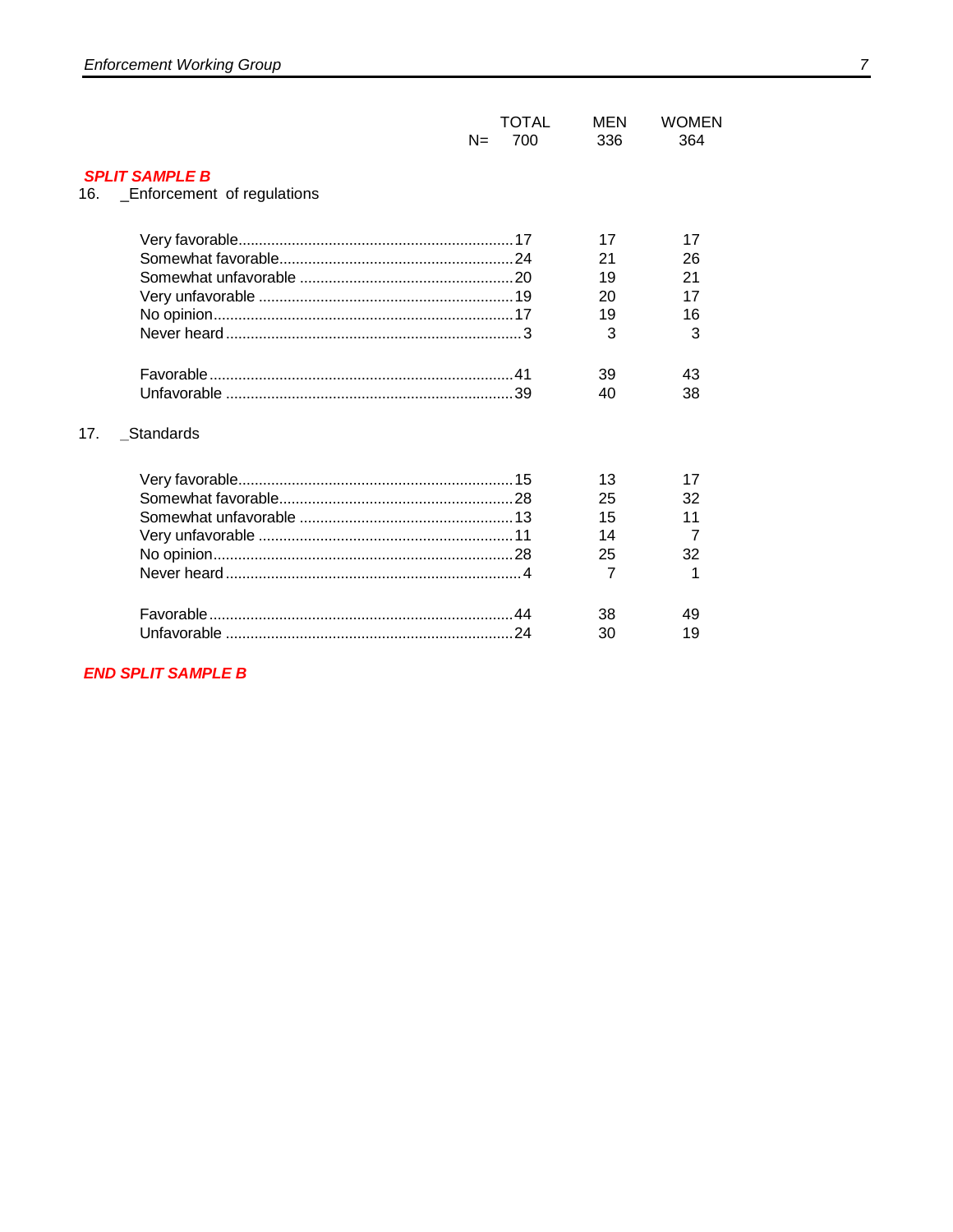#### *SPLIT SAMPLE A*

18. In your opinion, does the enforcement of our laws and regulations in the U.S. generally work or generally not work?

**[IF WORKS/ NOT WORK]** And do you feel that way strongly or not-so strongly.

|                                              | 30 | 33 |
|----------------------------------------------|----|----|
|                                              | 35 | 34 |
| Generally does not work - not-so strongly 15 | 19 | 10 |
|                                              | 13 | 19 |
|                                              | 3  | 5  |
|                                              | 65 | 66 |
|                                              | 32 | 29 |

#### 19. And which of the following concerns you more: **[ROTATE TWO STATEMENTS]**

\_Too much enforcement of laws and regulations in the U.S. OR

\_Too little enforcement of laws and regulations in the U.S.

**[IF STATEMENT]** And do you feel that way strongly or not-so strongly?

|  | 11 |    |
|--|----|----|
|  | 16 | 16 |
|  | 33 | 38 |
|  |    |    |
|  |    |    |
|  |    |    |
|  |    |    |
|  |    |    |

*END SPLIT SAMPLE A*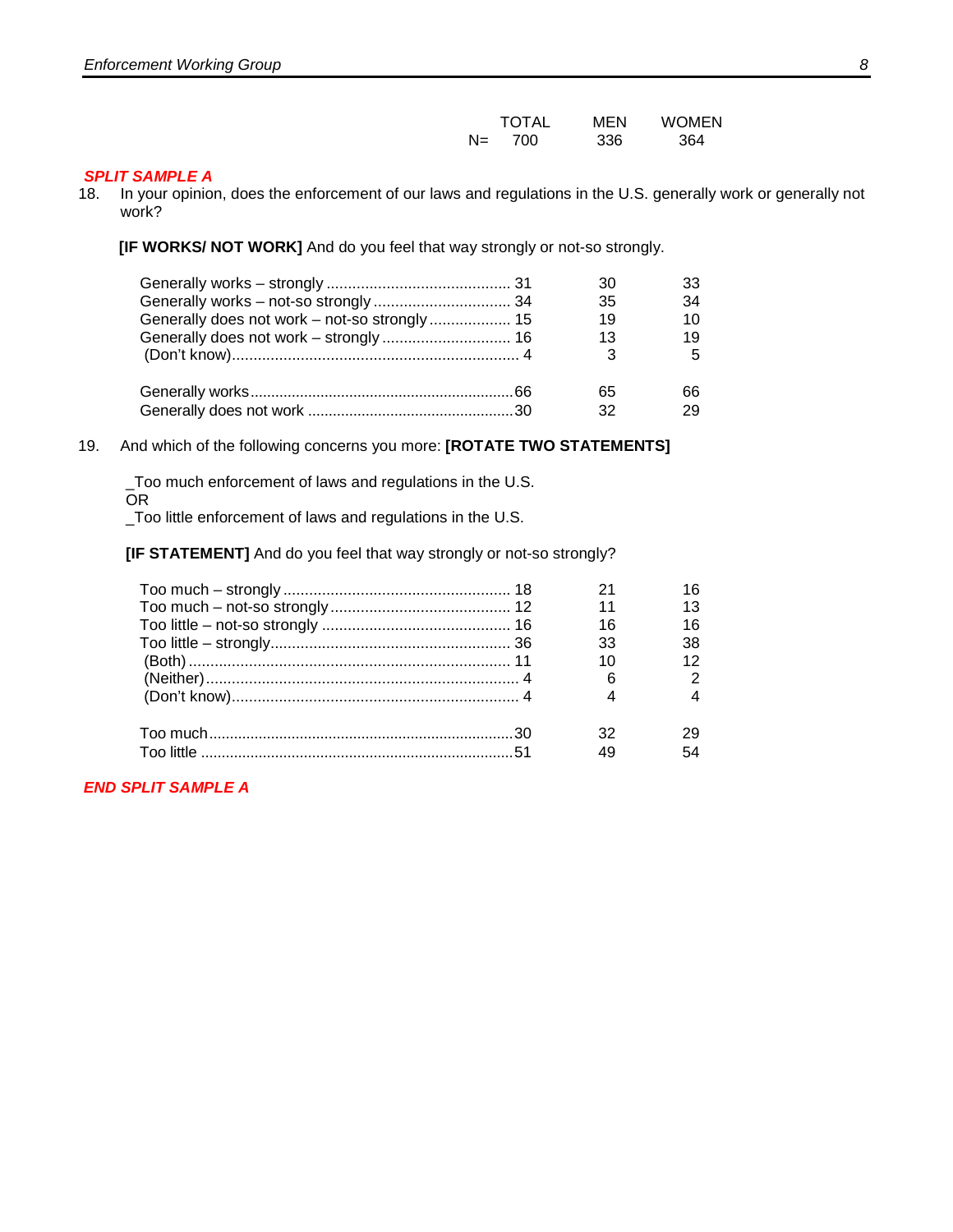|       | <b>TOTAL</b> | MEN | <b>WOMEN</b> |
|-------|--------------|-----|--------------|
| $N =$ | 700          | 336 | 364          |

# *SPLIT SAMPLE B* 20. In your opinion

In your opinion, does enforcement of our laws and regulations in the U.S. succeed more often than it fails, or does it fail more often than it succeeds?

**[IF SUCCEEDS/ FAILS]** And do you feel that way strongly or not-so strongly.

| Succeeds more than fails - strongly 19         |    |    |
|------------------------------------------------|----|----|
| Succeeds more than fails – not-so strongly  25 | 22 | 27 |
| Fails more than succeeds - not-so strongly 22  | 24 | 20 |
|                                                | 26 | 26 |
|                                                |    |    |
|                                                |    | 45 |
|                                                | 50 |    |

21. In your opinion, do you think that enforcement of our laws and regulations in the U.S. is too tough, not tough enough, or about right?

*END SPLIT SAMPLE B*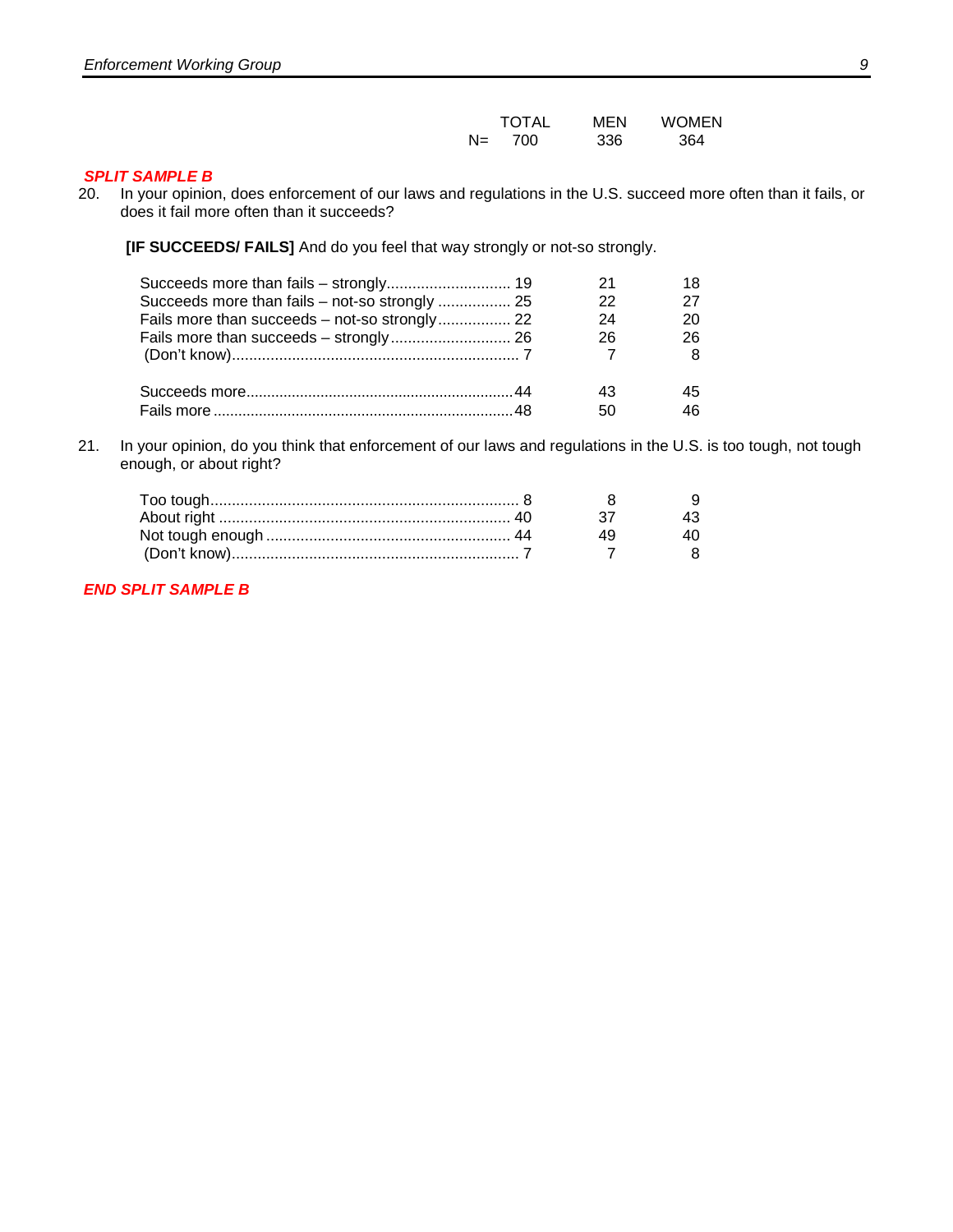|     | <b>TOTAL</b> | MEN | <b>WOMEN</b> |
|-----|--------------|-----|--------------|
| N=. | 700          | 336 | 364          |

22. And in general, when the enforcement of our laws and regulations in the U.S. does not work, what do you think is the biggest reason why, is it **[RANDOMIZE]** \_corporate lobbyists getting loopholes written into laws, \_lack of funding and inspectors, \_limited authority to enforce the laws, \_bureaucratic incompetence, \_the regulations are not tough enough, \_government bureaucrats politically targeting certain companies, or is it something else?

| Corporate lobbyists getting loopholes written into |    |    |
|----------------------------------------------------|----|----|
|                                                    | 22 | 25 |
|                                                    |    |    |
|                                                    |    |    |
|                                                    |    |    |
|                                                    |    |    |
|                                                    |    |    |
|                                                    | 15 | 16 |
|                                                    |    |    |
|                                                    |    |    |

### *SPLIT SAMPLE AC – ¼ of SAMPLE – [TOUGHER]*

23. Do you agree or disagree with this statement: we need tougher enforcement of our laws and regulations in the U.S.?

**[IF AGREE/ DISAGREE]** And do you feel that way strongly or not-so strongly.

|  | 24<br>6  | $\mathcal{P}$ |
|--|----------|---------------|
|  | 75<br>19 | 74            |

### *END SPLIT SAMPLE AC*

#### *SPLIT SAMPLE AD – ¼ of SAMPLE – [FAIRER, MORE EQUAL]*

- 24. Do you agree or disagree with this statement: we need fairer, more equal enforcement of our laws and regulations in the U.S.?
	- **[IF AGREE/ DISAGREE]** And do you feel that way strongly or not-so strongly.

|  | 15 |
|--|----|
|  |    |
|  |    |
|  |    |
|  |    |
|  |    |

### *END SPLIT SAMPLE AD*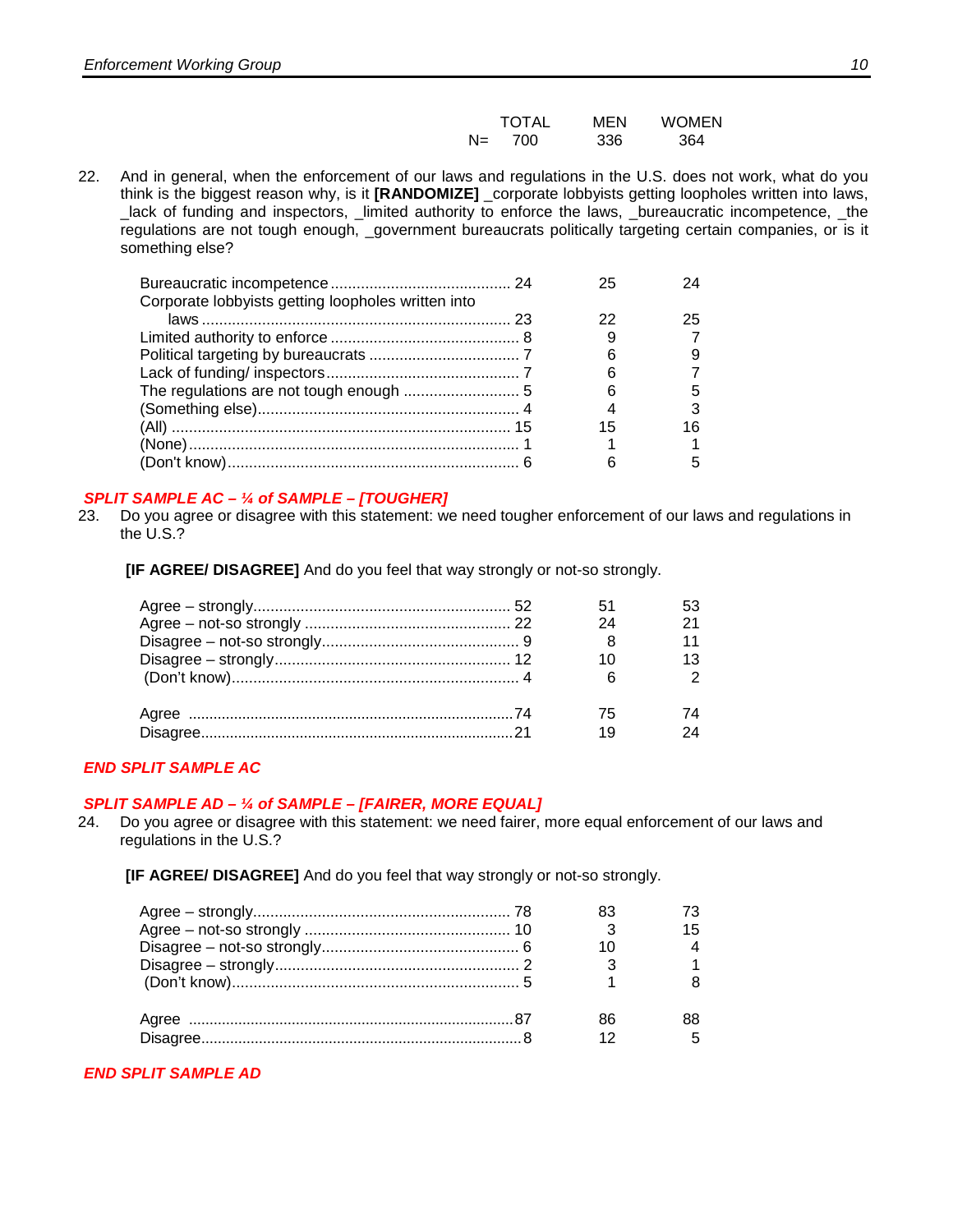|       | <b>TOTAL</b> | MFN | <b>WOMEN</b> |
|-------|--------------|-----|--------------|
| $N =$ | -700         | 336 | 364          |

#### *SPLIT SAMPLE BC – ¼ of SAMPLE – [MORE COMMONSENSE]*

25. Do you agree or disagree with this statement: we need more commonsense enforcement of our laws and regulations in the U.S.?

**[IF AGREE/ DISAGREE]** And do you feel that way strongly or not-so strongly.

### *END SPLIT SAMPLE BC*

# *SPLIT SAMPLE BD – <sup>1</sup>/4 of SAMPLE – [PROPER]*<br>26. Do you agree or disagree with this statement: \

Do you agree or disagree with this statement: we need proper enforcement of our laws and regulations in the U.S.?

**[IF AGREE/ DISAGREE]** And do you feel that way strongly or not-so strongly.

#### *END SPLIT SAMPLE BD*

23/24/25/26. Combined Initial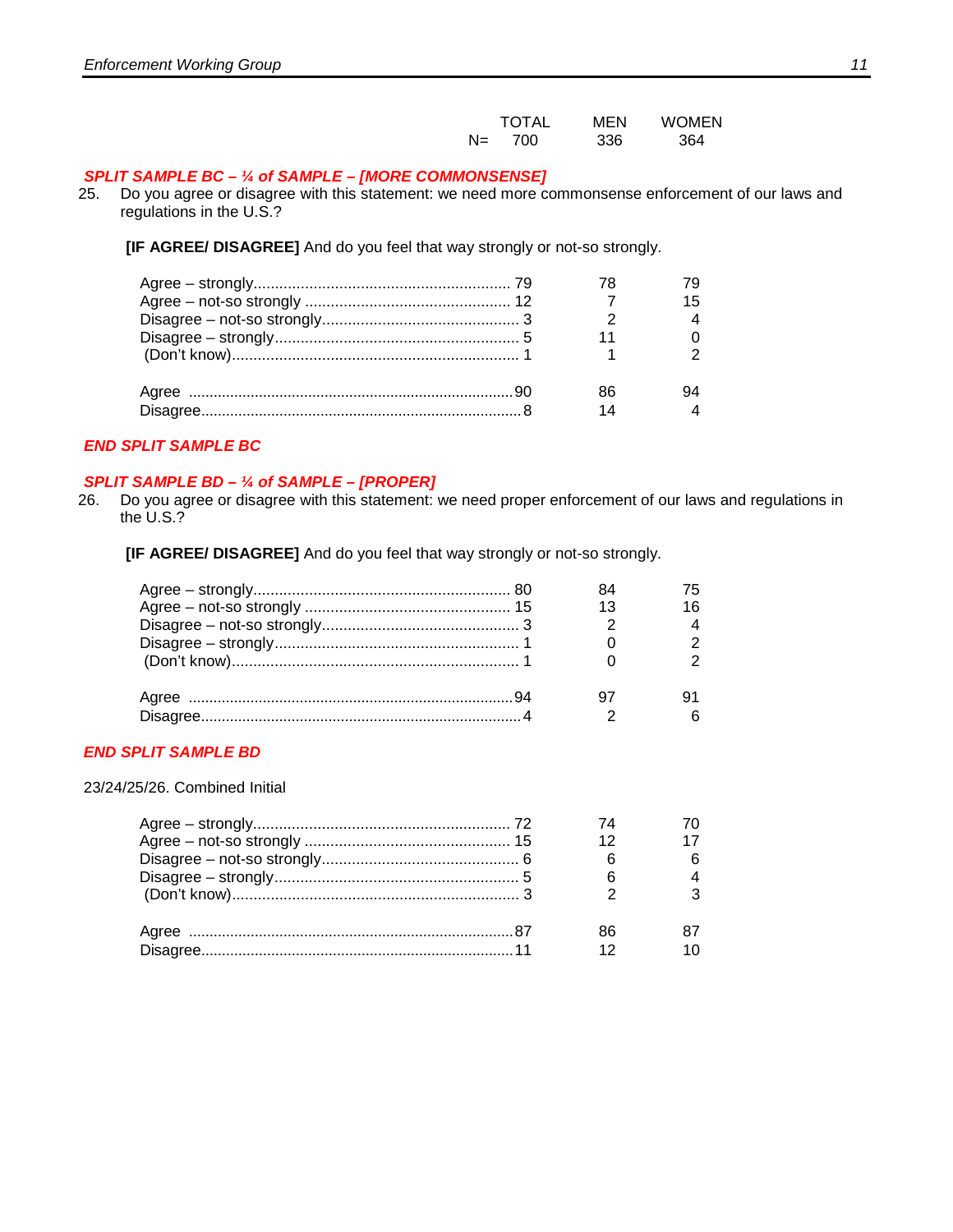|    | <b>TOTAL</b> | MEN | <b>WOMEN</b> |
|----|--------------|-----|--------------|
| N= | 700          | 336 | 364          |

### *SPLIT SAMPLE A*

27. Generally speaking, do you think that increased enforcement of our national laws and regulations is a good thing or a bad thing? **[IF GOOD/BAD]** And do you feel that way strongly, or not-so strongly?

|  | 25              | 19 |
|--|-----------------|----|
|  | - 5             | -5 |
|  | 11              |    |
|  | 10 <sup>1</sup> | 16 |
|  |                 |    |
|  |                 |    |
|  | 16              |    |
|  |                 |    |

#### *END SPLIT SAMPLE A*

### *SPLIT SAMPLE B*

28. Generally speaking, do you think that increased enforcement of your state's laws and regulations is a good thing or a bad thing? **[IF GOOD/BAD]** And do you feel that way strongly, or not-so strongly?

|  | 16 |  |
|--|----|--|
|  |    |  |
|  |    |  |
|  |    |  |
|  |    |  |

*END SPLIT SAMPLE B*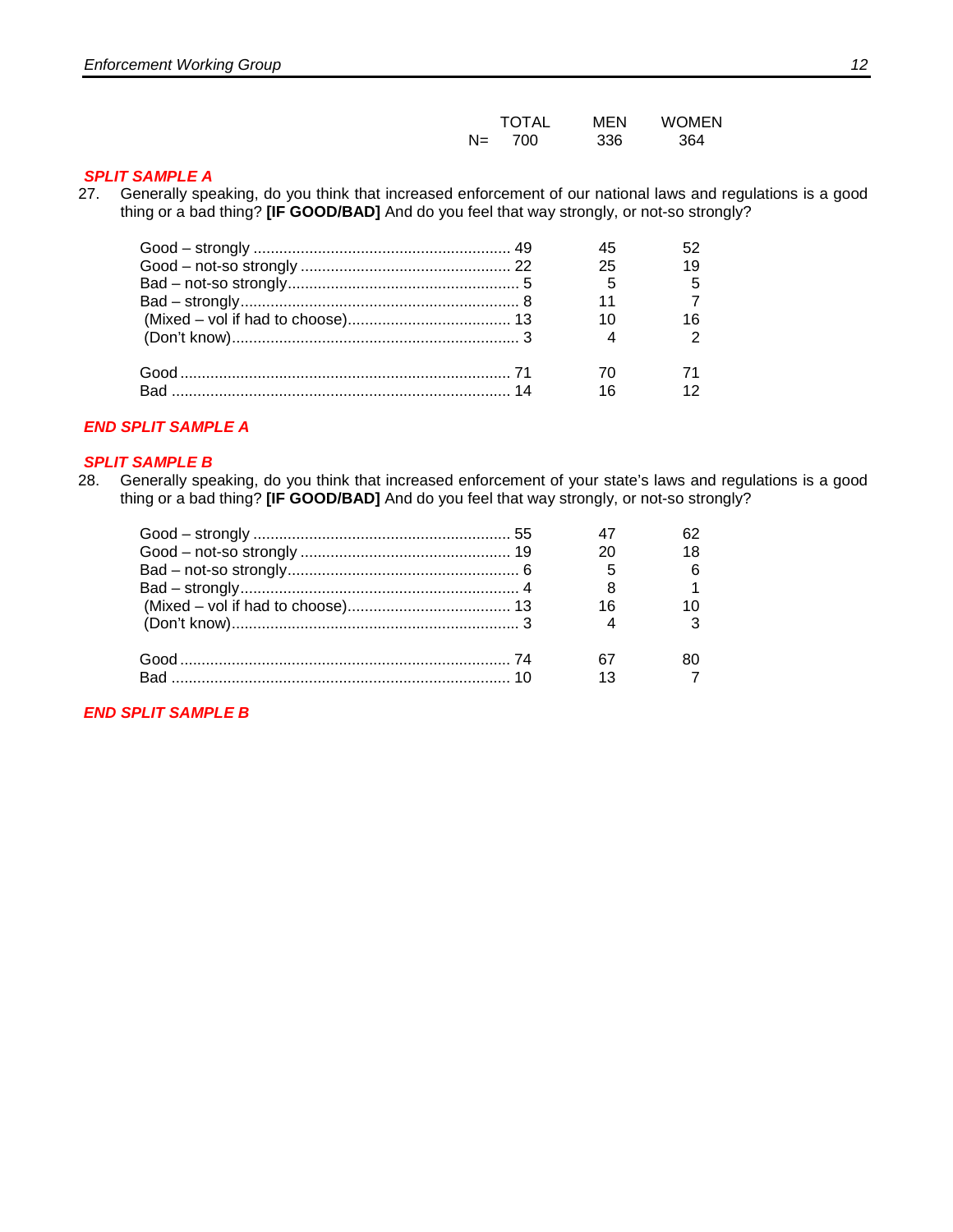|       | <b>TOTAL</b> | MEN | <b>WOMEN</b> |
|-------|--------------|-----|--------------|
| $N =$ | 700          | 336 | 364          |

Now, I am going to read you some words and phrases that have been used to describe the enforcement of laws and regulations. Please tell me how well you think each describes the enforcement of laws and regulations: VERY well, PRETTY well, NOT too well, or not well AT ALL. If you don't know how well a word or phrase describes the enforcement of laws and regulations, just say so and we'll go on.

**[READ FIRST ITEM.]** Does that describe the enforcement of laws and regulations VERY well, PRETTY well, NOT too well, or not well AT ALL?

#### **Sorted by Very Well** 39. SSB: Can protect seniors and children ................. 26 26 27 43. SSB: Can prevent deadly mistakes, saving lives ........................................................................ 26 23 28 33. SSA: Can protect against deadly mistakes, saving lives............................................................. 25 26 24 40. SSB: Can reduce pollution of our air, land, and water ............................................................... 24 22 25 36. SSA: Can hold big businesses and corporations accountable....................................... 23 23 23 31. SSA: Can ensure oversight of dangerous foreign imports ....................................................... 23 22 23 30. SSA: Can prevent pollution of our air, land, and water ............................................................... 23 25 20 37. SSA: Can force the government to be accountable............................................................ 22 27 18 46. SSB: Can force big businesses and corporations to be accountable.............................. 21 18 24 35. SSA: Can prevent the financial markets from harming the U.S. economy .................................... 21 17 24 47. SSB: Can hold government accountable ............. 20 15 25 29. SSA: Can protect the most vulnerable among us............................................................................ 20 16 24 41. SSB: Can keep dangerous foreign imports from coming to the U.S. ......................................... 20 17 23 38. SSA: Can level the playing field for working people..................................................................... 20 20 20 34. SSA: Can level the playing field for communities of color .............................................. 19 15 23 42. SSB: Can safeguard against costly mistakes, saving the public money......................................... 18 15 20 32. SSA: Can prevent costly mistakes, saving the public money .......................................................... 18 14 21 44. SSB: Can make life better for communities of color........................................................................ 17 15 18 45. SSB: Can protect the U.S. economy from harm caused by the financial markets .................... 16 11 22 48. SSB: Can level the playing field for small businesses ............................................................. 15 14 16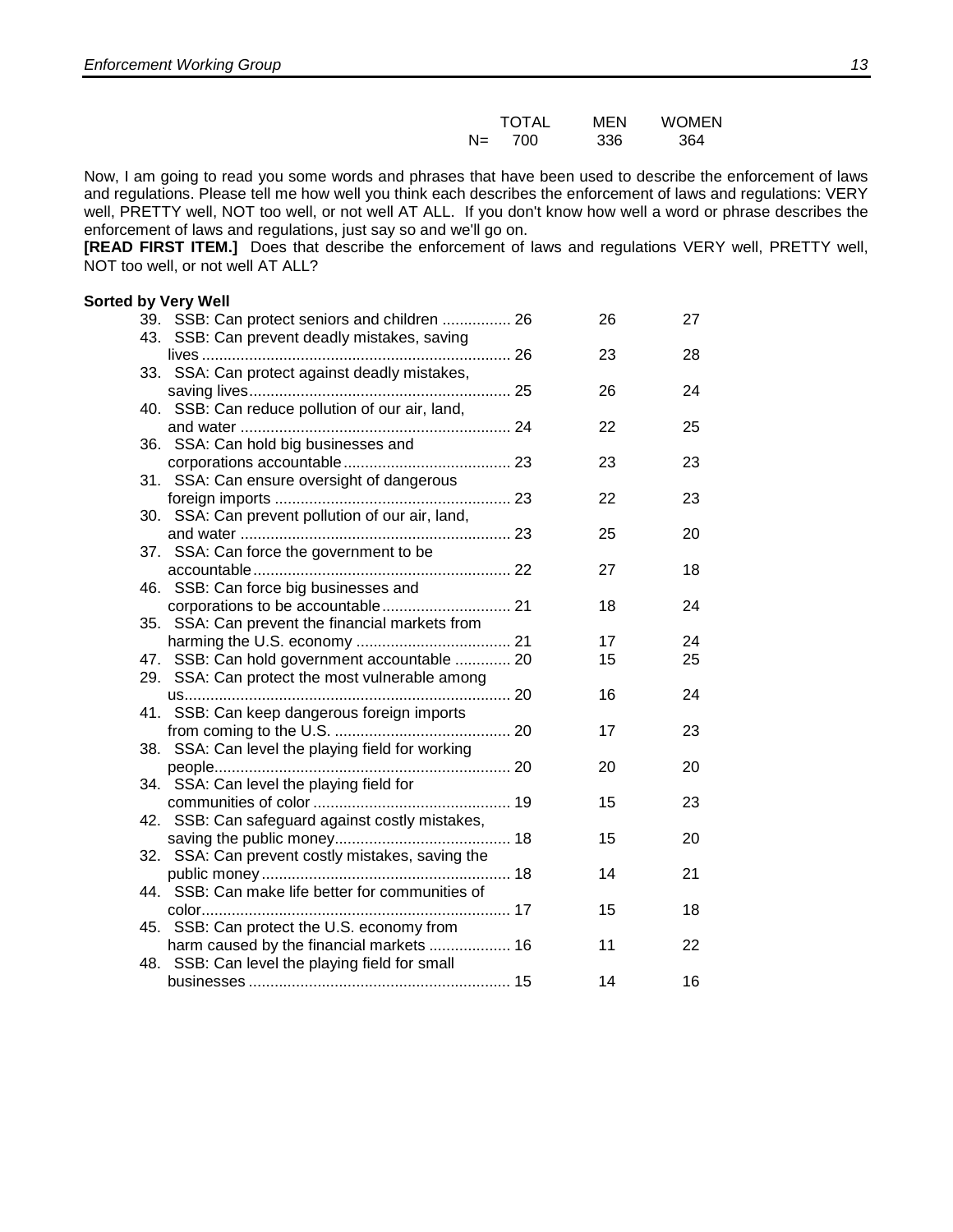|     |                                                                    | $N=$ | <b>TOTAL</b><br>700 | MEN<br>336                | <b>WOMEN</b><br>364             |
|-----|--------------------------------------------------------------------|------|---------------------|---------------------------|---------------------------------|
| 29. | <b>SPLIT SAMPLE A</b><br>_Can protect the most vulnerable among us |      |                     |                           |                                 |
|     |                                                                    |      |                     | 16<br>37<br>34<br>8<br>4  | 24<br>26<br>26<br>19<br>5       |
|     |                                                                    |      |                     | 53<br>42                  | 50<br>45                        |
| 30. | _Can prevent pollution of our air, land, and water                 |      |                     |                           |                                 |
|     |                                                                    |      |                     | 25<br>42<br>18<br>13<br>3 | 20<br>40<br>25<br>13<br>2       |
|     |                                                                    |      |                     | 67<br>30                  | 60<br>38                        |
| 31. | _Can ensure oversight of dangerous foreign imports                 |      |                     |                           |                                 |
|     |                                                                    |      |                     | 22<br>37<br>19<br>15<br>6 | 23<br>32<br>19<br>17<br>9<br>55 |
|     |                                                                    |      |                     | 60<br>35                  | 36                              |
| 32. | _Can prevent costly mistakes, saving the public money              |      |                     |                           |                                 |
|     |                                                                    |      |                     | 14<br>36<br>26<br>18<br>6 | 21<br>31<br>28<br>17<br>3       |
|     |                                                                    |      |                     | 50<br>44                  | 52<br>45                        |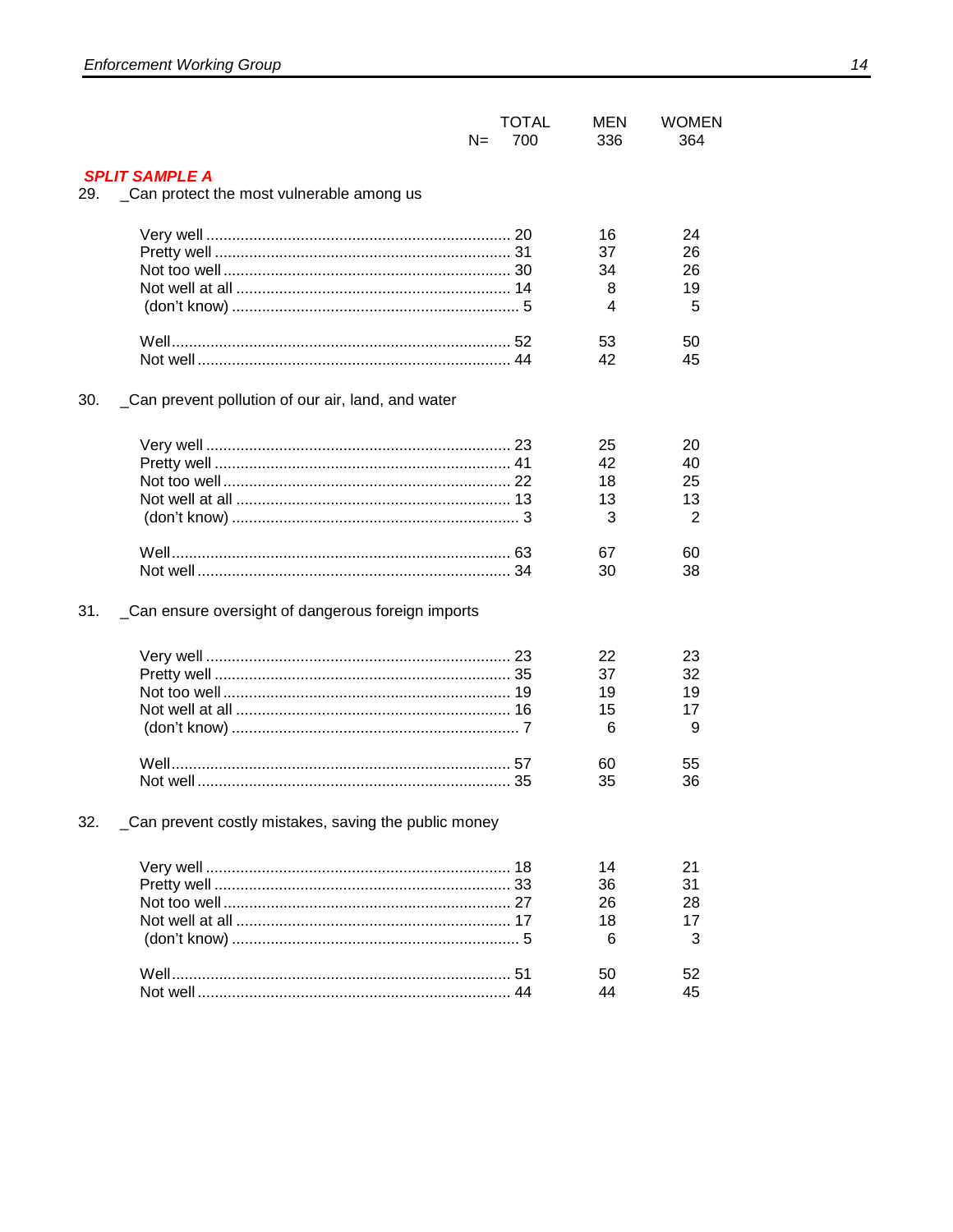|     | $N =$                                                            | <b>TOTAL</b><br>700 | MEN<br>336                      | <b>WOMEN</b><br>364             |
|-----|------------------------------------------------------------------|---------------------|---------------------------------|---------------------------------|
| 33. | _Can protect against deadly mistakes, saving lives               |                     |                                 |                                 |
|     |                                                                  |                     | 26<br>47<br>14<br>9<br>4        | 24<br>44<br>16<br>9<br>6        |
|     |                                                                  |                     | 73<br>23                        | 68<br>26                        |
| 34. | Can level the playing field for communities of color             |                     |                                 |                                 |
|     |                                                                  |                     | 15<br>39<br>21<br>15<br>10      | 23<br>19<br>28<br>18<br>12      |
|     |                                                                  |                     | 55<br>36                        | 43<br>45                        |
| 35. | _Can prevent the financial markets from harming the U.S. economy |                     |                                 |                                 |
|     |                                                                  |                     | 17<br>28<br>27<br>21<br>6<br>45 | 24<br>18<br>28<br>25<br>5<br>42 |
|     |                                                                  |                     | 48                              | 53                              |
| 36. | Can hold big businesses and corporations accountable             |                     |                                 |                                 |
|     |                                                                  |                     | 23<br>32<br>22<br>17<br>6       | 23<br>25<br>23<br>24<br>5       |
|     |                                                                  |                     | 55<br>40                        | 48<br>47                        |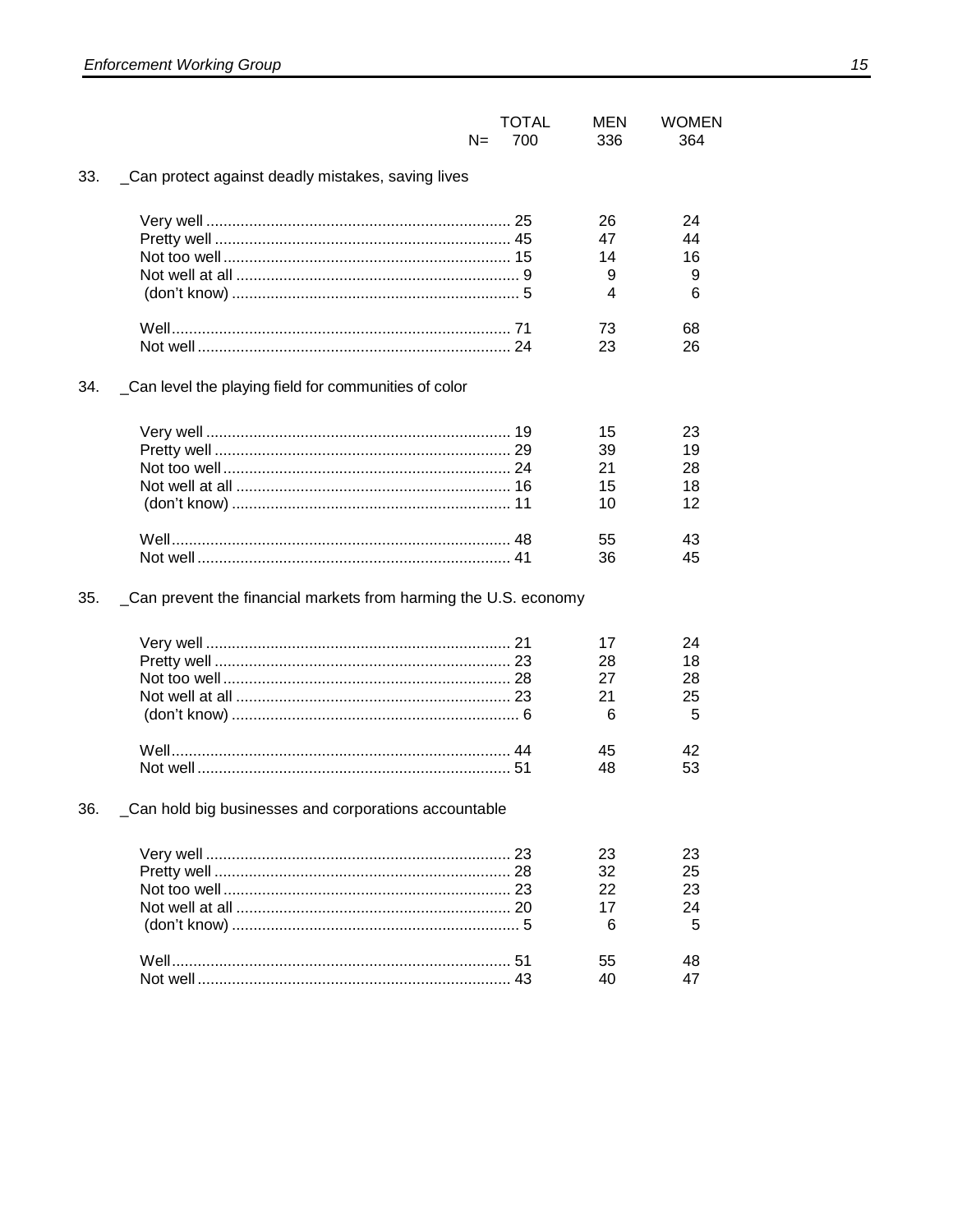|     |                                                 | $N =$ | TOTAL<br>700 | MEN<br>336 | <b>WOMEN</b><br>364 |
|-----|-------------------------------------------------|-------|--------------|------------|---------------------|
| 37. | _Can force the government to be accountable     |       |              |            |                     |
|     |                                                 |       |              | 27         | 18                  |
|     |                                                 |       |              | 25         | 23                  |
|     |                                                 |       |              | 23         | 28                  |
|     |                                                 |       |              | 21         | 25                  |
|     |                                                 |       |              | 4          | 5                   |
|     |                                                 |       |              | 52         | 42                  |
|     |                                                 |       |              | 44         | 53                  |
| 38. | _Can level the playing field for working people |       |              |            |                     |
|     |                                                 |       |              | 20         | 20                  |
|     |                                                 |       |              | 32         | 25                  |
|     |                                                 |       |              | 27         | 29                  |
|     |                                                 |       |              | 13         | 19                  |
|     |                                                 |       |              | 8          | $\overline{7}$      |
|     |                                                 |       |              | 52         | 45                  |
|     |                                                 |       |              | 40         | 48                  |
|     |                                                 |       |              |            |                     |

# **END SPLIT SAMPLE A**

#### **SPLIT SAMPLE B**

39. Can protect seniors and children

|  | 38 |  |
|--|----|--|
|  |    |  |
|  |    |  |
|  |    |  |
|  | 63 |  |
|  |    |  |

#### \_Can reduce pollution of our air, land, and water 40.

|  | 22              |                 |
|--|-----------------|-----------------|
|  | 33              | $\overline{37}$ |
|  | 22 <sub>2</sub> |                 |
|  | 15              |                 |
|  |                 |                 |
|  | 55              |                 |
|  | 37              |                 |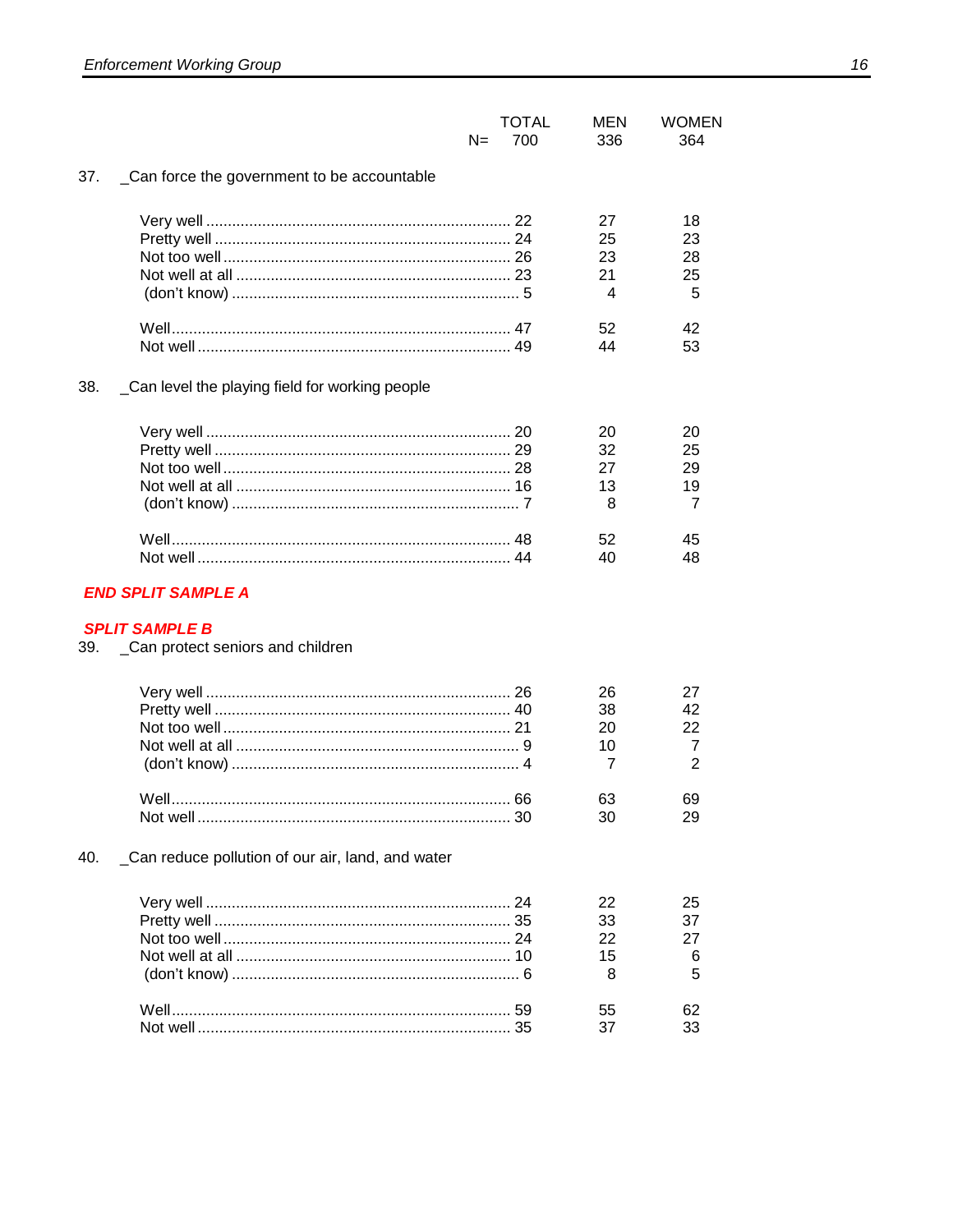|     | $N=$                                                           | <b>TOTAL</b><br>700 | MEN<br>336 | <b>WOMEN</b><br>364 |
|-----|----------------------------------------------------------------|---------------------|------------|---------------------|
| 41. | _Can keep dangerous foreign imports from coming to the U.S.    |                     |            |                     |
|     |                                                                |                     | 17         | 23                  |
|     |                                                                |                     | 35         | 34                  |
|     |                                                                |                     | 20         | 23                  |
|     |                                                                |                     | 23<br>4    | 15<br>5             |
|     |                                                                |                     | 52         | 57                  |
|     |                                                                |                     | 43         | 38                  |
| 42. | Can safeguard against costly mistakes, saving the public money |                     |            |                     |
|     |                                                                |                     | 15         | 20                  |
|     |                                                                |                     | 27         | 29                  |
|     |                                                                |                     | 29         | 33                  |
|     |                                                                |                     | 25         | 13                  |
|     |                                                                |                     | 4          | 5                   |
|     |                                                                |                     | 42         | 49                  |
|     |                                                                |                     | 53         | 46                  |
| 43. | _Can prevent deadly mistakes, saving lives                     |                     |            |                     |
|     |                                                                |                     | 23         | 28                  |
|     |                                                                |                     | 42         | 42                  |
|     |                                                                |                     | 19         | 21                  |
|     |                                                                |                     | 12         | 4                   |
|     |                                                                |                     | 4          | 5                   |
|     |                                                                |                     | 65         | 70                  |
|     |                                                                |                     | 31         | 25                  |
| 44. | _Can make life better for communities of color                 |                     |            |                     |
|     |                                                                |                     | 15         | 18                  |
|     |                                                                |                     | 33         | 36                  |
|     |                                                                |                     | 15         | 27                  |
|     |                                                                |                     | 24         | 12                  |
|     |                                                                |                     | 13         | 7                   |
|     |                                                                |                     | 49         | 54                  |
|     |                                                                |                     | 39         | 39                  |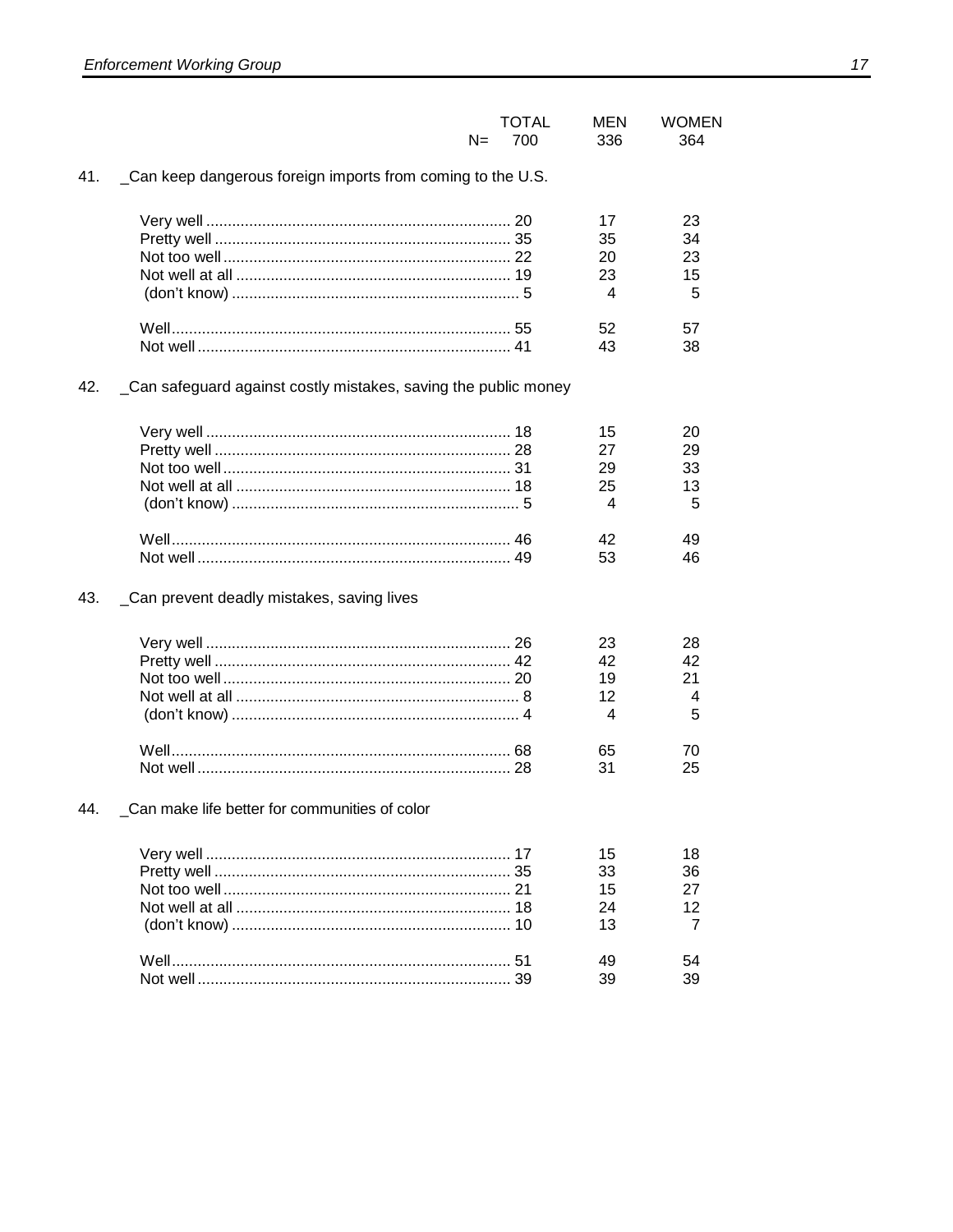|       | <b>TOTAL</b> | MEN | <b>WOMEN</b> |
|-------|--------------|-----|--------------|
| $N =$ | 700          | 336 | 364          |

#### 45. \_Can protect the U.S. economy from harm caused by the financial markets

|  |    | 25 |
|--|----|----|
|  | 28 | 28 |
|  |    |    |
|  |    |    |
|  |    |    |
|  |    |    |

#### 46. Can force big businesses and corporations to be accountable

|  | 33 |              |
|--|----|--------------|
|  | 25 | -33          |
|  | 16 |              |
|  |    | $\mathbf{P}$ |
|  | 51 |              |
|  |    |              |

#### 47. Can hold government accountable

|  | 15<br>27<br>24<br>30 | 25<br>34<br>21 |
|--|----------------------|----------------|
|  |                      | 55             |

#### \_Can level the playing field for small businesses 48.

|  | 14 |     |
|--|----|-----|
|  | 30 |     |
|  | 30 | -35 |
|  |    |     |
|  |    |     |
|  |    |     |
|  |    |     |

#### **END SPLIT SAMPLE B**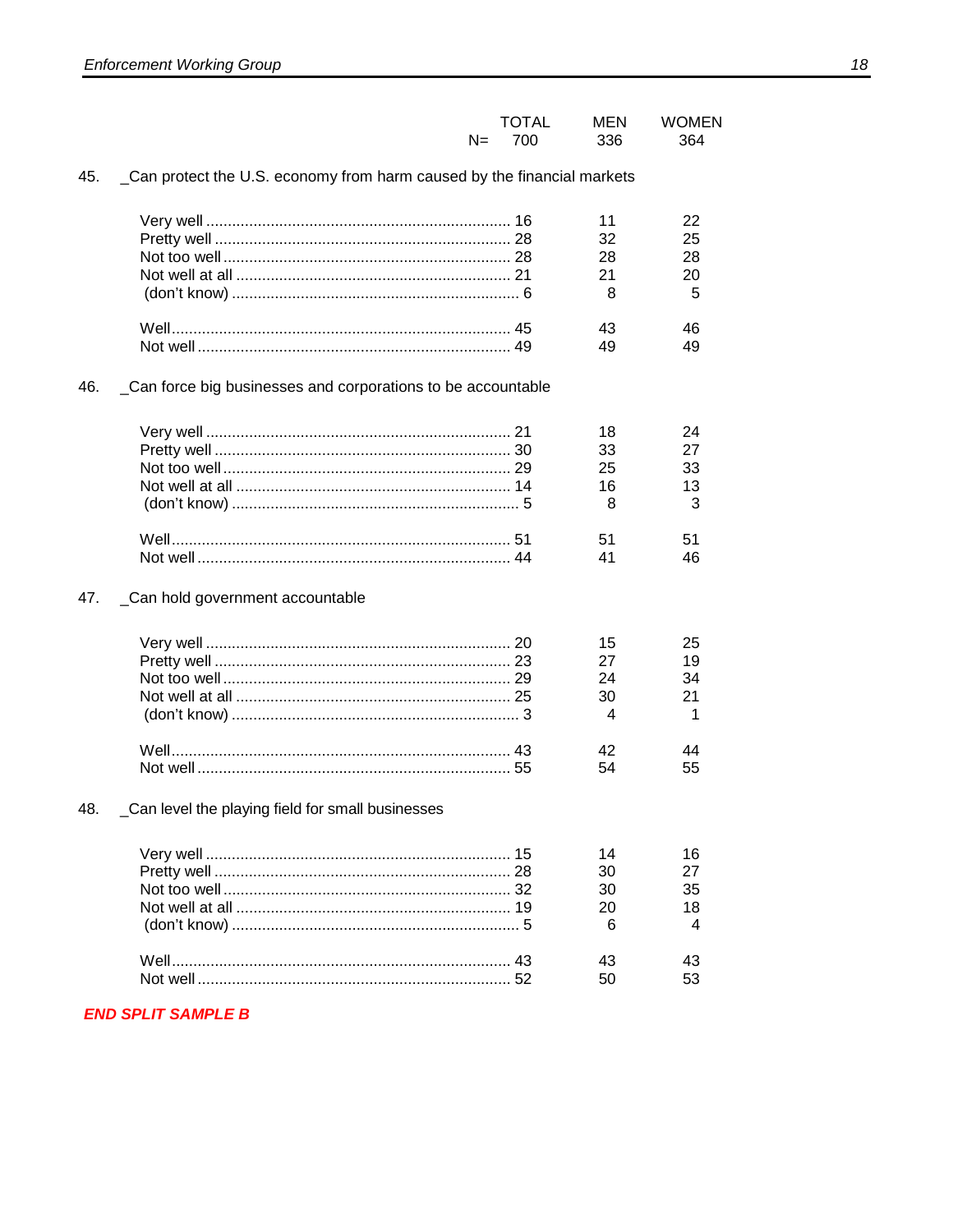|       | <b>TOTAL</b> | MEN | <b>WOMEN</b> |
|-------|--------------|-----|--------------|
| $N =$ | 700          | 336 | 364          |

And now for a different list of words and phrases that have been used to describe the enforcement of laws and regulations.

#### **Sorted by Very Well**

|  | - 38 |      |
|--|------|------|
|  | -37  | 38   |
|  | 24   | 26   |
|  | 18   | -25  |
|  | 21   | - 21 |
|  | 24   |      |

#### 49. SSA: Ineffective

|  |    | 25 |
|--|----|----|
|  | 33 | 34 |
|  | 36 | 26 |
|  |    |    |
|  |    |    |
|  | 51 |    |
|  |    |    |

#### SSB: \_Too costly 50.

|  | 23 |
|--|----|
|  |    |
|  |    |

#### 51. **SSA:** \_Hurts small businesses

|  | 32<br>25<br>11 | 32 |
|--|----------------|----|
|  | 55<br>$3^{3}$  | 58 |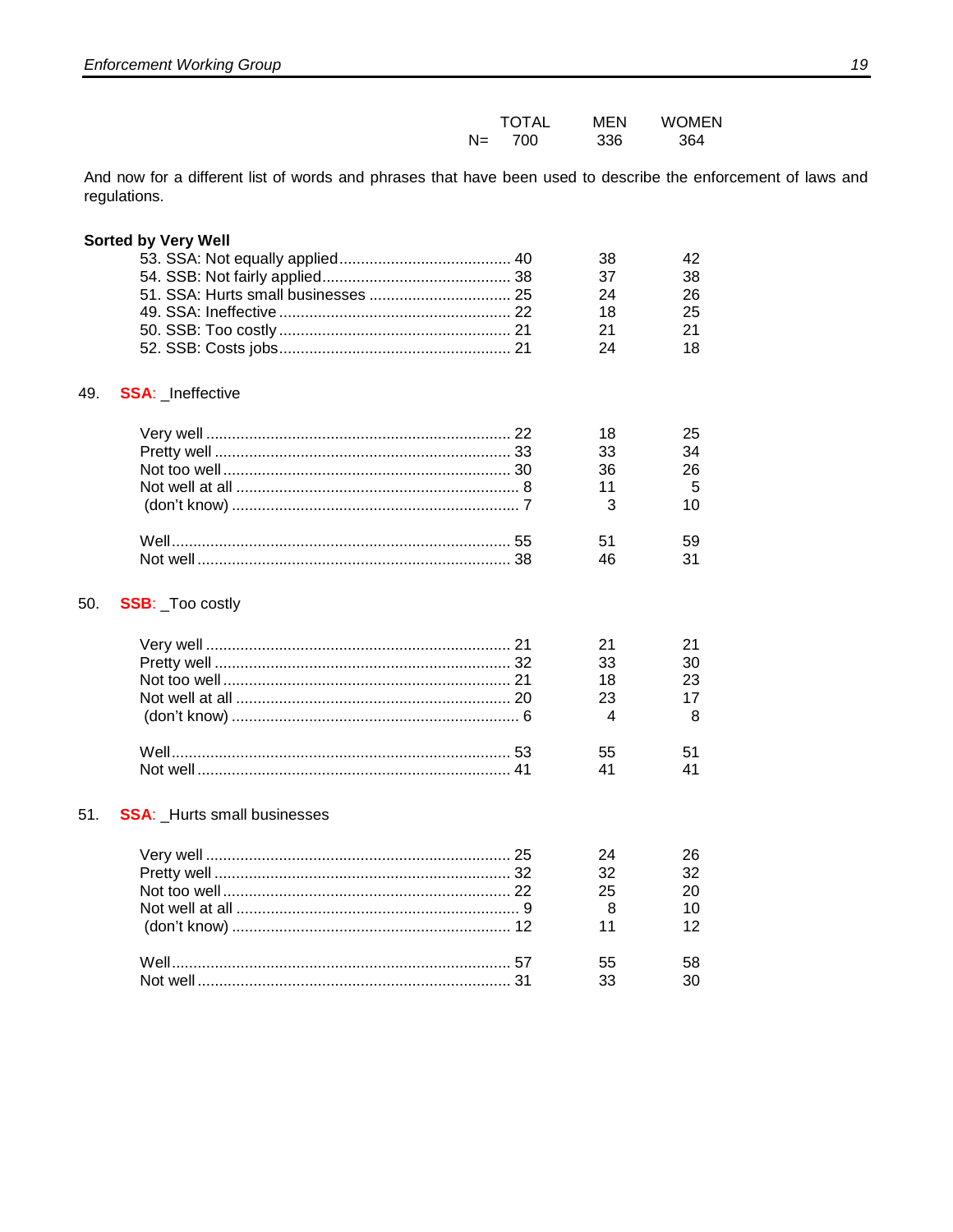|     |                                 | $N=$ | <b>TOTAL</b><br>700 | <b>MEN</b><br>336 | <b>WOMEN</b><br>364 |
|-----|---------------------------------|------|---------------------|-------------------|---------------------|
| 52. | <b>SSB:</b> Costs jobs          |      |                     |                   |                     |
|     |                                 |      |                     | 24                | 18                  |
|     |                                 |      |                     | 31                | 24                  |
|     |                                 |      |                     | 18                | 31                  |
|     |                                 |      |                     | 17                | 16                  |
|     |                                 |      |                     | 10                | 10                  |
|     |                                 |      |                     | 55                | 42                  |
|     |                                 |      |                     | 35                | 48                  |
| 53. | <b>SSA:</b> Not equally applied |      |                     |                   |                     |
|     |                                 |      |                     | 38                | 42                  |
|     |                                 |      |                     | 18                | 34                  |
|     |                                 |      |                     | 20                | 14                  |
|     |                                 |      |                     | 7                 | 3                   |
|     |                                 |      |                     | 17                | 8                   |
|     |                                 |      |                     | 56                | 76                  |
|     |                                 |      |                     | 27                | 16                  |
| 54. | <b>SSB:</b> Not fairly applied  |      |                     |                   |                     |
|     |                                 |      |                     | 37                | 38                  |
|     |                                 |      |                     | 34                | 26                  |
|     |                                 |      |                     | 13                | 19                  |
|     |                                 |      |                     | 12                | 7                   |
|     |                                 |      |                     | $\overline{4}$    | 10                  |
|     |                                 |      |                     | 71                | 64                  |
|     |                                 |      |                     | 25                | 26                  |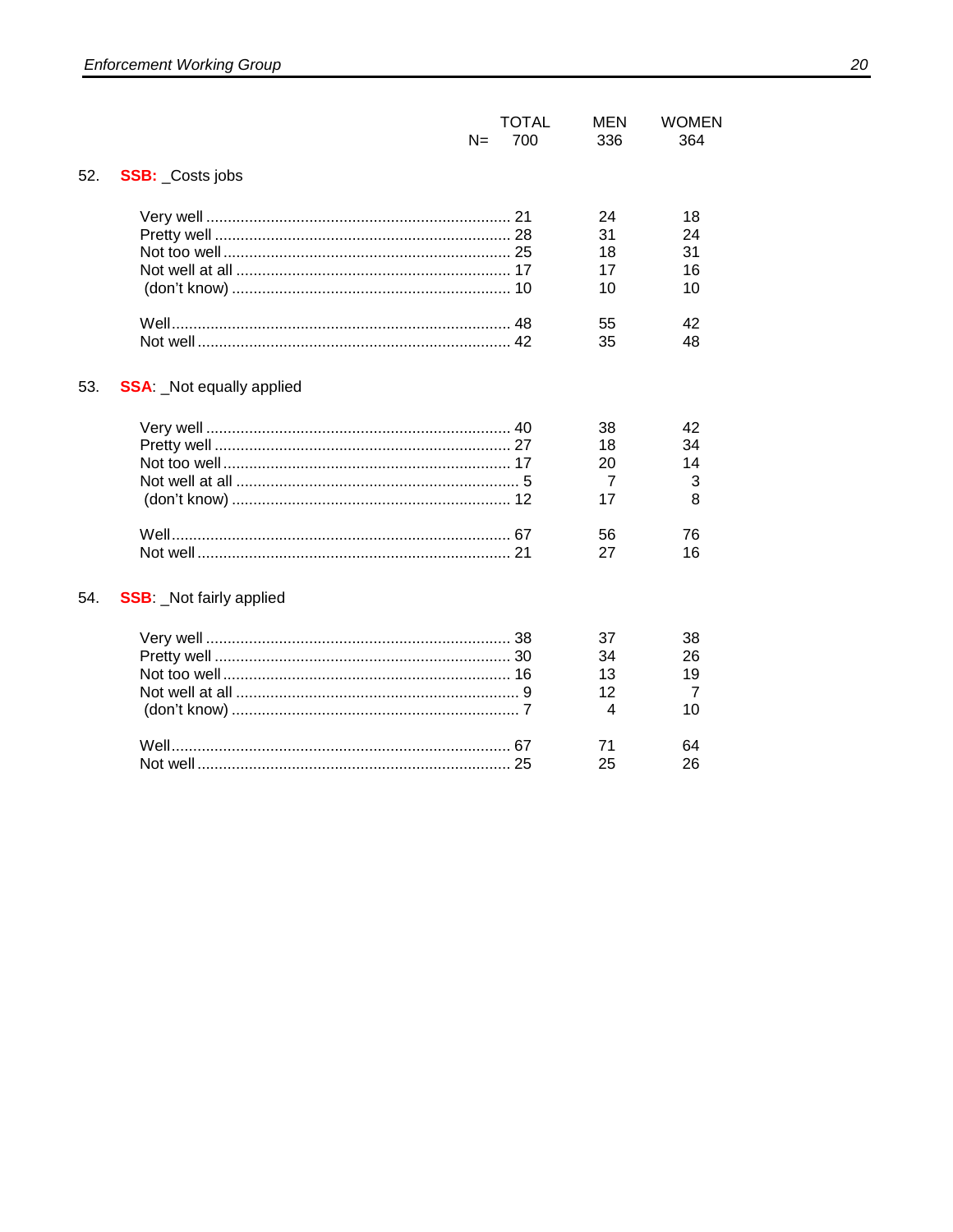|       | <b>TOTAL</b> | MEN | <b>WOMEN</b> |
|-------|--------------|-----|--------------|
| $N =$ | 700          | 336 | 364          |

Now, I am going to read you a list of entities where enforcement of laws and regulations can take place. For each entity, please tell me how **important** you think **enforcement** of laws and regulations is, using a scale from 0 to 10 with 10 meaning you think **enforcement** is extremely important, 0 meaning you think it is not important at all, and 5 meaning you don't know or are undecided. You can be anywhere in between. If you're unsure about a particular item, just say so, and we'll go on.

#### **Sorted by 10, Extremely Important**

| 68.                                             | 57 | 71 |
|-------------------------------------------------|----|----|
| 64. SSB: The food and drugs imported from other |    |    |
|                                                 | 53 | 59 |
| 60.                                             | 48 | 51 |
| 71.                                             | 46 | 52 |
| 72.                                             | 42 | 55 |
| 62. SSB: The drugs produced in the U.S.  46     | 43 | 50 |
| 55. SSA: Nuclear energy and power plants  46    | 45 | 47 |
| 57. SSA: Wall Street banks and the financial    |    |    |
|                                                 | 40 | 48 |
| 63. SSA: The products that the United States    |    |    |
|                                                 | 39 | 48 |
|                                                 | 41 | 45 |
|                                                 | 34 | 49 |
| 61. SSA: The food grown and produced in the     |    |    |
|                                                 | 41 | 40 |
|                                                 | 37 | 42 |
| 70.                                             | 33 | 45 |
| 69.                                             | 34 | 43 |
| 66.                                             | 34 | 39 |
| 59.                                             | 33 | 35 |
| SSA: The home mortgage industry  33<br>65.      | 31 | 34 |
|                                                 |    |    |

#### 55. **SSA**: \_Nuclear energy and power plants

|  | 81 |    |
|--|----|----|
|  | 45 |    |
|  | 24 | 19 |
|  | 12 | 12 |
|  | 12 |    |
|  |    |    |
|  |    |    |
|  |    |    |
|  | 81 |    |
|  | 12 | 16 |
|  | 6  |    |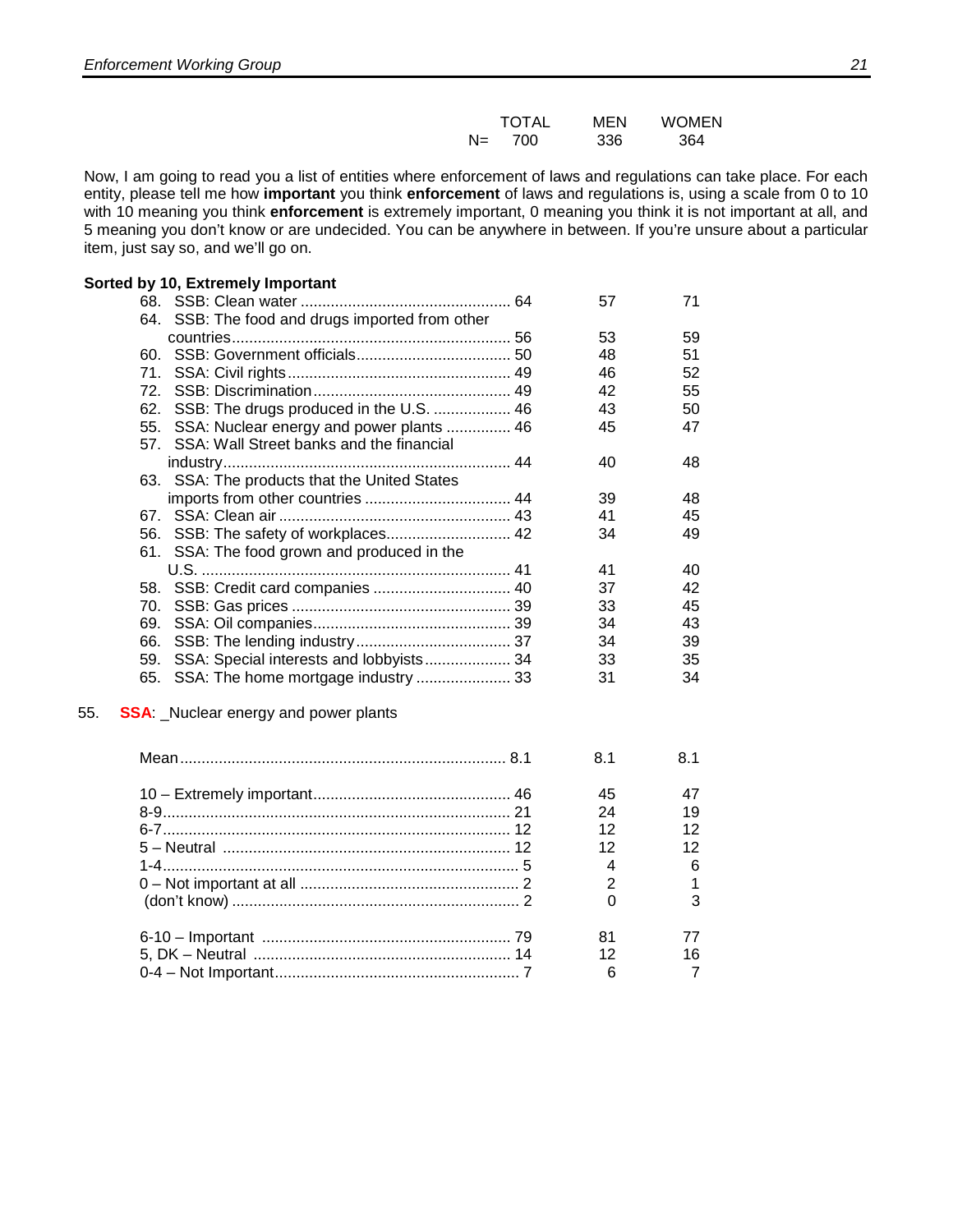|     |                                                          | N= | <b>TOTAL</b><br>700 | MEN<br>336 | <b>WOMEN</b><br>364 |
|-----|----------------------------------------------------------|----|---------------------|------------|---------------------|
| 56. | <b>SSB:</b> The safety of workplaces                     |    |                     |            |                     |
|     |                                                          |    |                     | 7.9        | 8.4                 |
|     |                                                          |    |                     | 34         | 49                  |
|     |                                                          |    |                     | 36         | 28                  |
|     |                                                          |    |                     | 12         | 14                  |
|     |                                                          |    |                     | 10         | 7                   |
|     |                                                          |    |                     | 4          | 1                   |
|     |                                                          |    |                     | 4          | 2                   |
|     |                                                          |    |                     | 0          | 0                   |
|     |                                                          |    |                     | 82         | 90                  |
|     |                                                          |    |                     | 10         | 7                   |
|     |                                                          |    |                     | 8          | 3                   |
| 57. | <b>SSA:</b> Wall Street banks and the financial industry |    |                     |            |                     |
|     |                                                          |    |                     | 7.8        | 8.0                 |
|     |                                                          |    |                     | 40         | 48                  |
|     |                                                          |    |                     | 24         | 16                  |
|     |                                                          |    |                     | 19         | 14                  |
|     |                                                          |    |                     | 6          | 14                  |
|     |                                                          |    |                     | 6          | 6                   |
|     |                                                          |    |                     | 3          | 2                   |
|     |                                                          |    |                     | 1          | 1                   |
|     |                                                          |    |                     | 83         | 78                  |
|     |                                                          |    |                     | 8          | 15                  |
|     |                                                          |    |                     | 9          | 7                   |
| 58. | <b>SSB:</b> _Credit card companies                       |    |                     |            |                     |
|     |                                                          |    |                     | 7.7        | 7.9                 |
|     |                                                          |    |                     | 37         | 42                  |
|     |                                                          |    |                     | 27         | 28                  |
|     |                                                          |    |                     | 18         | 10                  |
|     |                                                          |    |                     | 8          | 9                   |
|     |                                                          |    |                     | 5          | $\overline{7}$      |
|     |                                                          |    |                     | 5          | 3                   |
|     |                                                          |    |                     | 0          | 1                   |
|     |                                                          |    |                     | 82         | 80                  |
|     |                                                          |    |                     | 8          | 10                  |
|     |                                                          |    |                     | 10         | 10                  |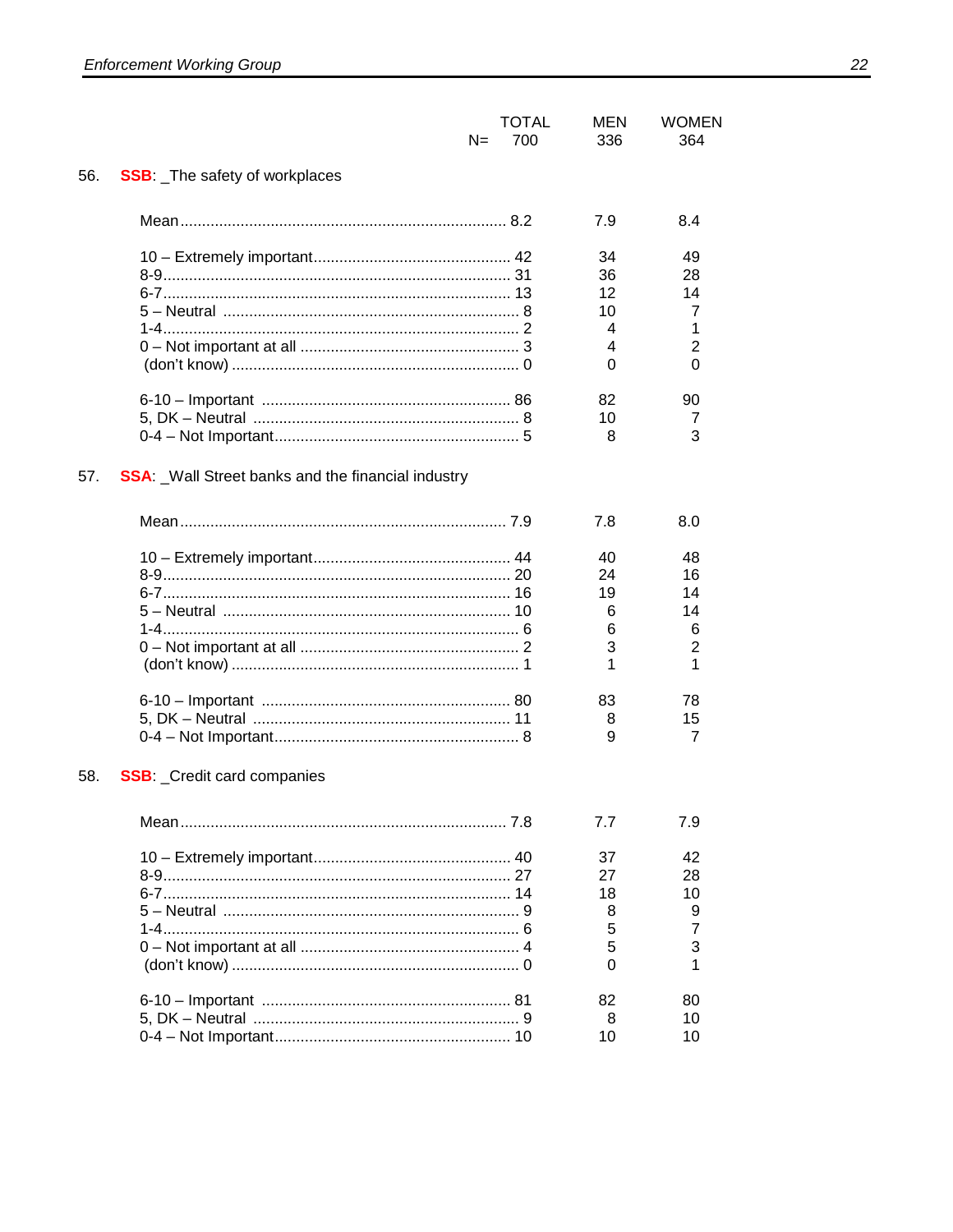|     | N=                                                  | <b>TOTAL</b><br>700 | <b>MEN</b><br>336 | <b>WOMEN</b><br>364 |
|-----|-----------------------------------------------------|---------------------|-------------------|---------------------|
| 59. | <b>SSA</b> Special interests and lobbyists          |                     |                   |                     |
|     |                                                     |                     | 6.7               | 7.3                 |
|     |                                                     |                     | 33                | 35                  |
|     |                                                     |                     | 18                | 19                  |
|     |                                                     |                     | 10                | 14                  |
|     | 5 – Neutral ……………………………………………………… 16                |                     | 16                | 16                  |
|     |                                                     |                     | 15                | 8                   |
|     |                                                     |                     | 7                 | 5                   |
|     |                                                     |                     | 2                 | 3                   |
|     |                                                     |                     | 60                | 68                  |
|     |                                                     |                     | 18                | 20                  |
|     |                                                     |                     | 22                | 13                  |
| 60. | <b>SSB: Government officials</b>                    |                     |                   |                     |
|     |                                                     |                     | 7.6               | 8.2                 |
|     |                                                     |                     | 48                | 51                  |
|     |                                                     |                     | 15                | 19                  |
|     |                                                     |                     | 11                | 15                  |
|     |                                                     |                     | 8                 | 6                   |
|     |                                                     |                     | 11                | 5                   |
|     |                                                     |                     | 6                 | 3                   |
|     |                                                     |                     | 0                 | 1                   |
|     |                                                     |                     | 74                | 86                  |
|     |                                                     |                     | 9                 | 7                   |
|     |                                                     |                     | 18                | 7                   |
| 61. | <b>SSA:</b> The food grown and produced in the U.S. |                     |                   |                     |
|     |                                                     |                     | 8.1               | 8.0                 |
|     |                                                     |                     | 41                | 40                  |
|     |                                                     |                     | 28                | 24                  |
|     |                                                     |                     | 16                | 16                  |
|     |                                                     |                     | 9                 | 10                  |
|     |                                                     |                     | 4                 | 6                   |
|     |                                                     |                     | $\overline{2}$    | 2                   |
|     |                                                     |                     | 0                 | 2                   |
|     |                                                     |                     | 85                | 81                  |
|     |                                                     |                     | 9                 | 11                  |
|     |                                                     |                     | 6                 | 8                   |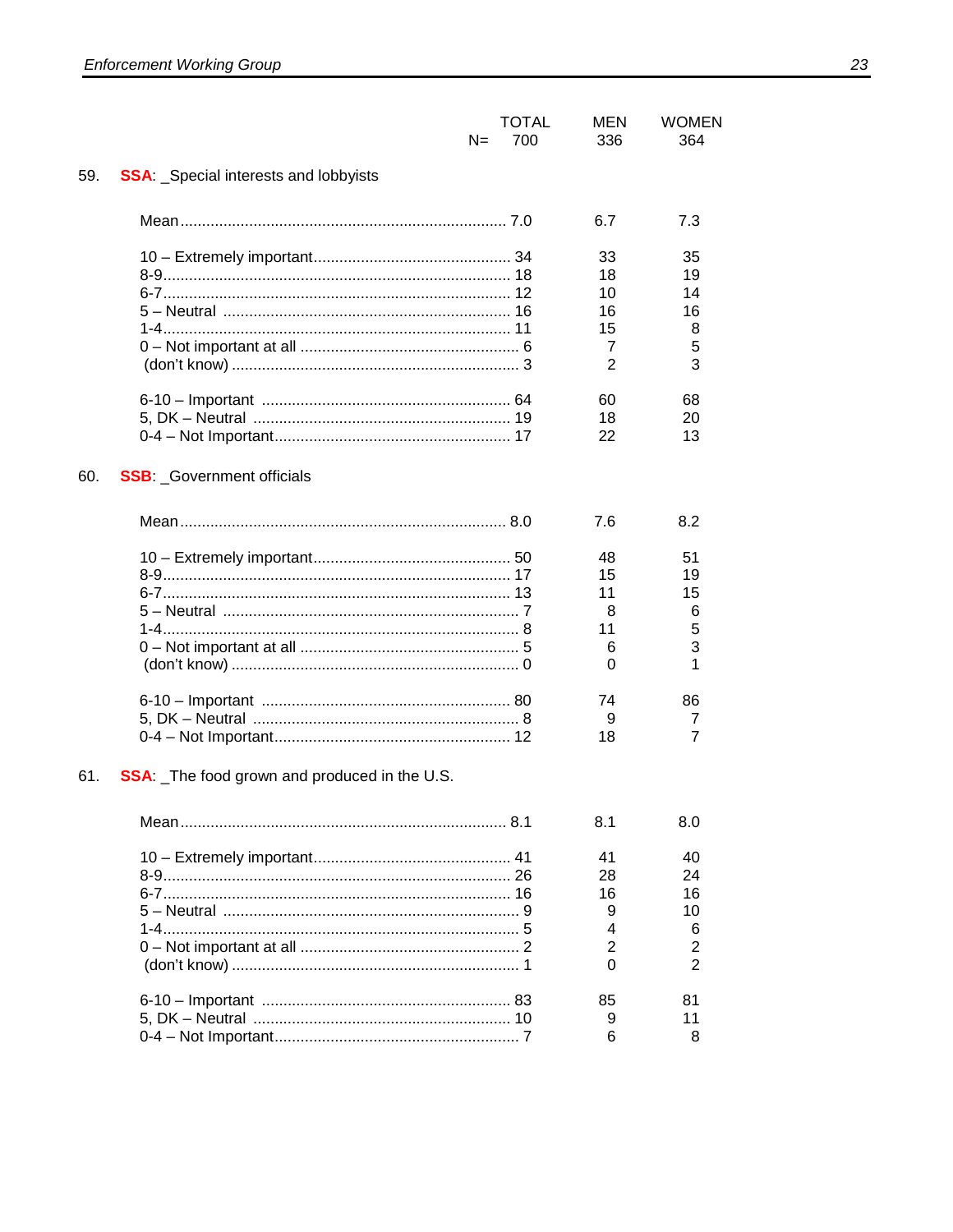|     | N=                                                                           | <b>TOTAL</b><br>700 | MEN<br>336 | <b>WOMEN</b><br>364 |
|-----|------------------------------------------------------------------------------|---------------------|------------|---------------------|
| 62. | <b>SSB:</b> The drugs produced in the U.S.                                   |                     |            |                     |
|     |                                                                              |                     | 8.0        | 8.3                 |
|     |                                                                              |                     | 43         | 50                  |
|     |                                                                              |                     | 27         | 25                  |
|     |                                                                              |                     | 8          | 9                   |
|     |                                                                              |                     | 11         | 10                  |
|     |                                                                              |                     | 4<br>5     | 4<br>3              |
|     |                                                                              |                     | 3          | 0                   |
|     |                                                                              |                     | 78         | 84                  |
|     |                                                                              |                     | 13         | 10                  |
|     |                                                                              |                     | 9          | 6                   |
| 63. | <b>SSA:</b> The products that the United States imports from other countries |                     |            |                     |
|     |                                                                              |                     | 7.7        | 8.2                 |
|     |                                                                              |                     | 39         | 48                  |
|     |                                                                              |                     | 27         | 21                  |
|     |                                                                              |                     | 12         | 12                  |
|     |                                                                              |                     | 11         | 10                  |
|     |                                                                              |                     | 9          | 7                   |
|     |                                                                              |                     | 1<br>1     | 1<br>0              |
|     |                                                                              |                     | 78         | 81                  |
|     |                                                                              |                     | 13         | 11                  |
|     |                                                                              |                     | 10         | 8                   |
| 64. | <b>SSB</b> : The food and drugs imported from other countries                |                     |            |                     |
|     |                                                                              |                     | 8.2        | 8.5                 |
|     |                                                                              |                     | 53         | 59                  |
|     |                                                                              |                     | 22         | 18                  |
|     |                                                                              |                     | 5          | 6                   |
|     |                                                                              |                     | 10         | 10                  |
|     |                                                                              |                     | 5          | 6                   |
|     |                                                                              |                     | 5<br>0     | 1<br>0              |
|     |                                                                              |                     | 80         | 82                  |
|     |                                                                              |                     | 10         | 10                  |
|     |                                                                              |                     | 10         | 7                   |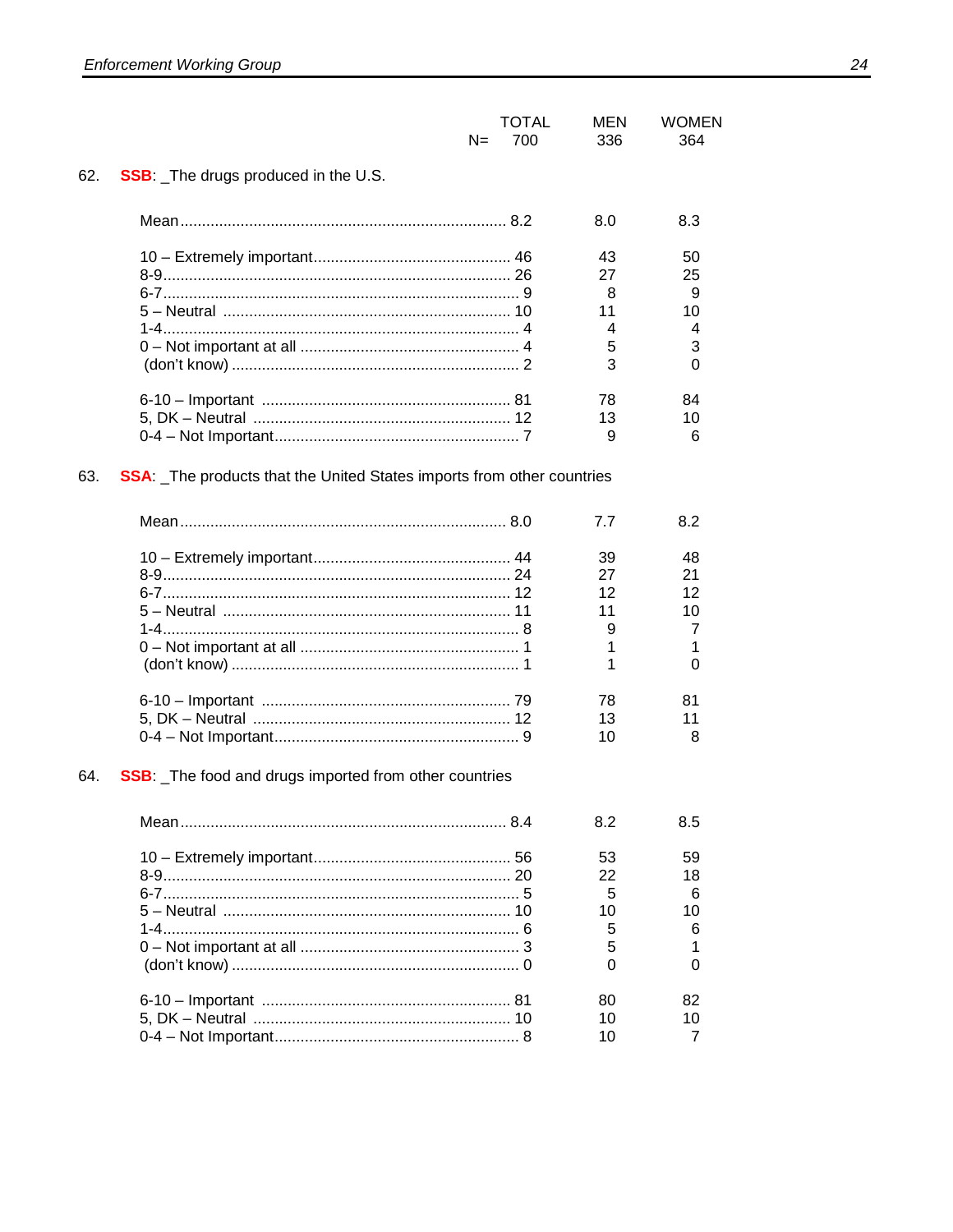|     | N=                                    | <b>TOTAL</b><br>700 | MEN<br>336     | <b>WOMEN</b><br>364 |
|-----|---------------------------------------|---------------------|----------------|---------------------|
| 65. | <b>SSA</b> The home mortgage industry |                     |                |                     |
|     |                                       |                     | 7.3            | 7.6                 |
|     |                                       |                     | 31             | 34                  |
|     |                                       |                     | 23             | 24                  |
|     |                                       |                     | 20             | 18                  |
|     |                                       |                     | 12             | 12                  |
|     |                                       |                     | 8              | 8                   |
|     |                                       |                     | 4              | $\overline{2}$      |
|     |                                       |                     | $\overline{2}$ | $\overline{2}$      |
|     |                                       |                     | 74             | 76                  |
|     |                                       |                     | 14             | 14                  |
|     |                                       |                     | 12             | 10                  |
| 66. | <b>SSB:</b> The lending industry      |                     |                |                     |
|     |                                       |                     | 7.5            | 8.0                 |
|     |                                       |                     | 34             | 39                  |
|     |                                       |                     | 21             | 25                  |
|     |                                       |                     | 18             | 14                  |
|     | 5 – Neutral ……………………………………………………… 13  |                     | 16             | 11                  |
|     |                                       |                     | 4              | 5                   |
|     |                                       |                     | 4              | 1                   |
|     |                                       |                     | 3              | 4                   |
|     |                                       |                     | 73             | 79                  |
|     |                                       |                     | 19             | 15                  |
|     |                                       |                     | 8              | 6                   |
| 67. | <b>SSA: Clean air</b>                 |                     |                |                     |
|     |                                       |                     | 7.9            | 8.0                 |
|     |                                       |                     | 41             | 45                  |
|     |                                       |                     | 24             | 23                  |
|     |                                       |                     | 14             | 10                  |
|     |                                       |                     | 11             | 12                  |
|     |                                       |                     | 9              | 8                   |
|     |                                       |                     | 1<br>0         | 1<br>0              |
|     |                                       |                     | 79             | 78                  |
|     |                                       |                     | 11             | 12                  |
|     |                                       |                     | 10             | 10                  |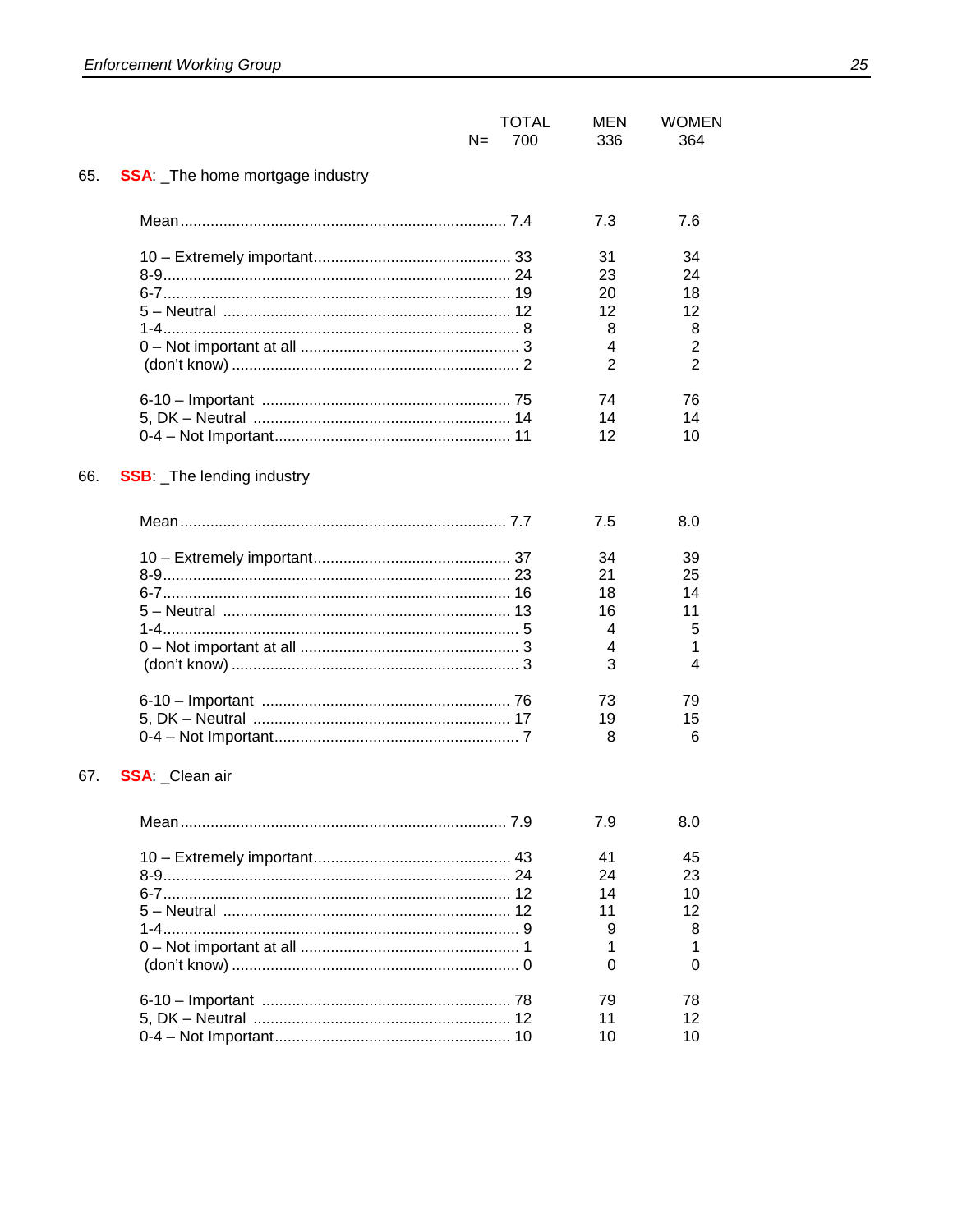|     | N=                                   | <b>TOTAL</b><br>700 | MEN<br>336 | <b>WOMEN</b><br>364 |
|-----|--------------------------------------|---------------------|------------|---------------------|
| 68. | <b>SSB: _Clean water</b>             |                     |            |                     |
|     |                                      |                     | 8.5        | 8.9                 |
|     |                                      |                     | 57         | 71                  |
|     |                                      |                     | 22         | 11                  |
|     |                                      |                     | 7          | 8                   |
|     |                                      |                     | 4          | 7                   |
|     |                                      |                     | 5          | $\overline{2}$      |
|     |                                      |                     | 4          | 1                   |
|     |                                      |                     | 0          | 0                   |
|     |                                      |                     | 87         | 90                  |
|     |                                      |                     | 4          | 7                   |
|     |                                      |                     | 9          | 3                   |
| 69. | <b>SSA: _Oil companies</b>           |                     |            |                     |
|     |                                      |                     | 7.5        | 7.9                 |
|     |                                      |                     | 34         | 43                  |
|     |                                      |                     | 24         | 17                  |
|     |                                      |                     | 18         | 18                  |
|     | 5 – Neutral ……………………………………………………… 11 |                     | 10         | 11                  |
|     |                                      |                     | 8          | 8                   |
|     |                                      |                     | 5          | 1                   |
|     |                                      |                     | 0          | $\overline{2}$      |
|     |                                      |                     | 76         | 78                  |
|     |                                      |                     | 11         | 13                  |
|     |                                      |                     | 13         | 9                   |
| 70. | <b>SSB: Gas prices</b>               |                     |            |                     |
|     |                                      |                     | 6.9        | 7.8                 |
|     |                                      |                     | 33         | 45                  |
|     |                                      |                     | 20         | 16                  |
|     |                                      |                     | 14         | 17                  |
|     |                                      |                     | 11         | 12                  |
|     |                                      |                     | 13         | 6                   |
|     |                                      |                     | 7<br>2     | 4<br>1              |
|     |                                      |                     | 67         | 78                  |
|     |                                      |                     | 13         | 12                  |
|     |                                      |                     | 20         | 10                  |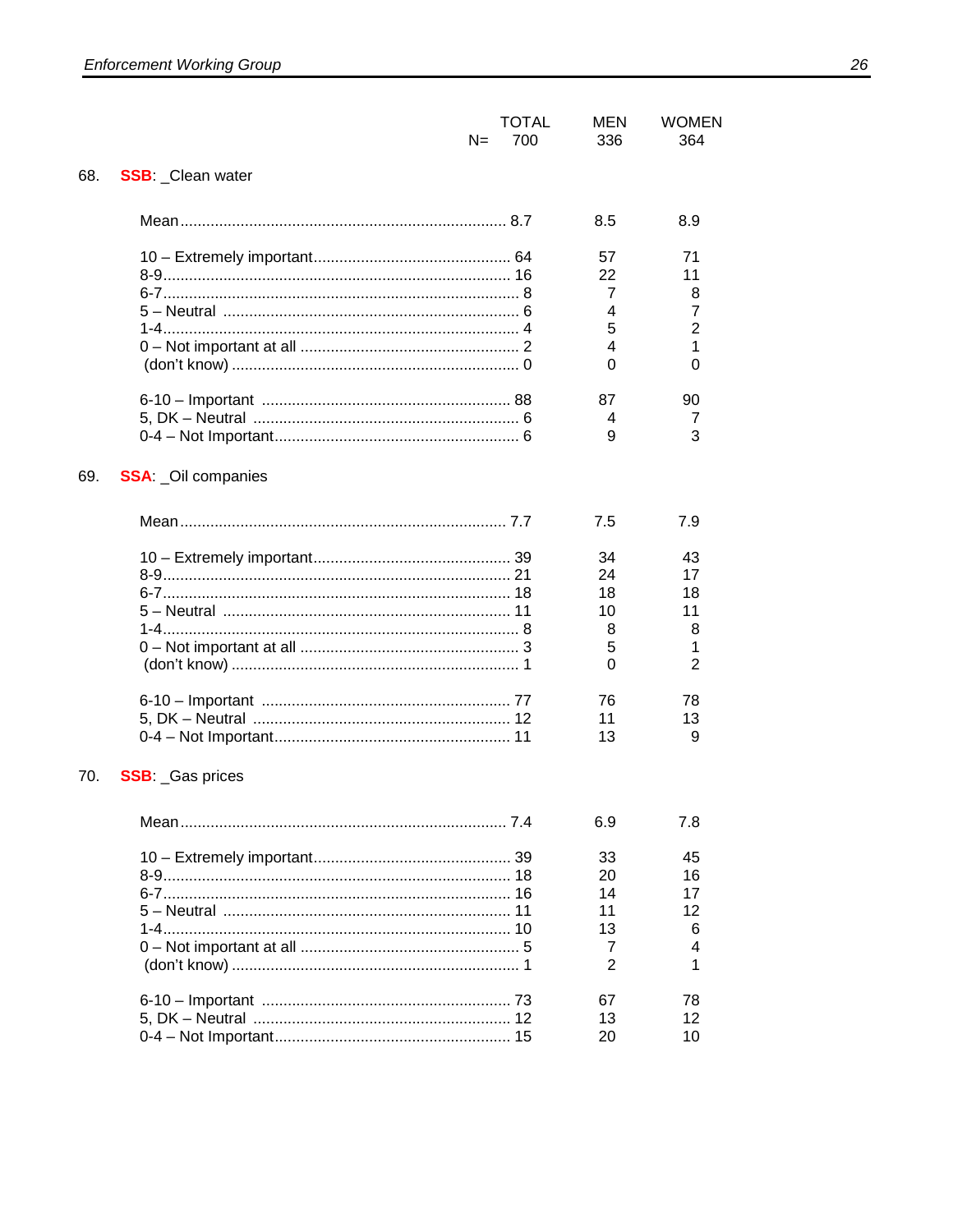|                                   | TOTAL<br>700<br>$N =$ | <b>MEN</b><br>336 | <b>WOMEN</b><br>364 |
|-----------------------------------|-----------------------|-------------------|---------------------|
| 71.<br><b>SSA: Civil rights</b>   |                       |                   |                     |
|                                   |                       | 7.9               | 8.4                 |
|                                   |                       | 46                | 52                  |
|                                   |                       | 20                | 23                  |
|                                   |                       | 13                | 7                   |
|                                   |                       | 10                | 10                  |
|                                   |                       | 6                 | 6                   |
|                                   |                       | 3                 | 1                   |
|                                   |                       | 1                 | $\Omega$            |
|                                   |                       | 79                | 82                  |
|                                   |                       | 11                | 10                  |
|                                   |                       | 10                | 7                   |
| 72.<br><b>SSB:</b> Discrimination |                       |                   |                     |
|                                   |                       | 7.9               | 8.3                 |
|                                   |                       | 42                | 55                  |
|                                   |                       | 20                | 17                  |
|                                   |                       | 18                | 11                  |
|                                   |                       | 9                 | 13                  |
|                                   |                       | 4                 | 2                   |
|                                   |                       | 5                 | 1                   |
|                                   |                       | 3                 | $\Omega$            |
|                                   |                       | 80                | 82                  |
|                                   |                       | 11                | 14                  |
|                                   |                       | 9                 | 4                   |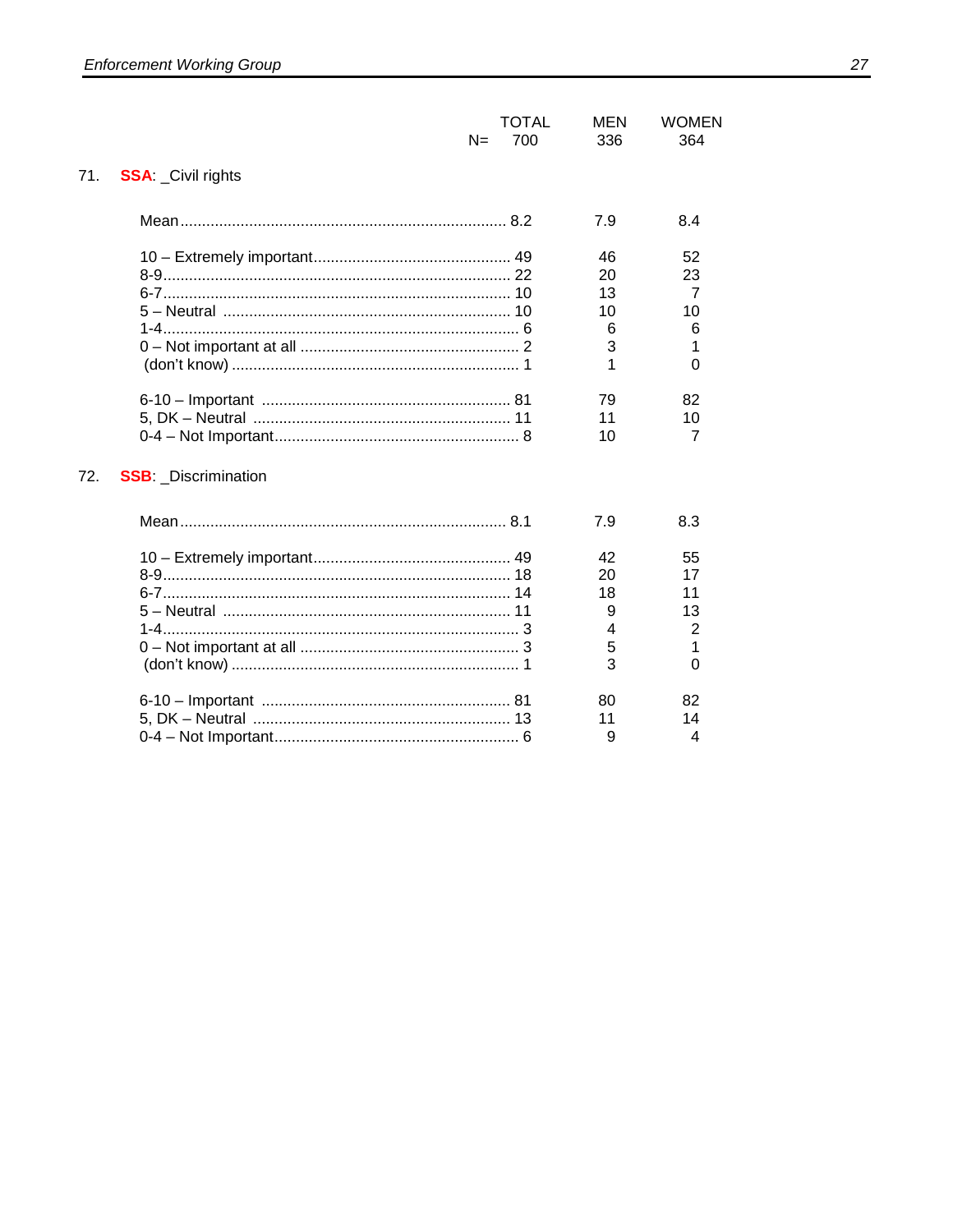|    | <b>TOTAL</b> | MEN | <b>WOMEN</b> |
|----|--------------|-----|--------------|
| N= | 700          | 336 | 364          |

#### *SPLIT SAMPLE C—POPULIST/ FAIR, JUST APPLICATION*

Now, I'd like to read you two different statements people have made regarding the enforcement of laws and regulations in the U.S. **[ROTATE ORDER OF STATEMENTS]**

\_(Some people say/Other people say) proper enforcement of our laws and regulations can ensure that everyone plays by the same set of rules. Today, the system is too often rigged to favor the wealthy and powerful over ordinary Americans, or big corporations over small businesses. That's an argument for better enforcement. Whether prohibiting big banks from destroying our economy, stopping the credit card industry from charging hidden fees, or preventing the wealthiest 1% from hiding billions of tax dollars in offshore tax havens—we need stronger, more just enforcement of our laws and regulations to ensure that everyone has a fair shot.

\_(Some people say/Other people say) protecting consumers is important but government regulation has gone too far, so that some politicians seem to think government is the answer to every problem. Increased regulation, bureaucratic red tape, mandates, and uneven enforcement hold back economic growth and destroy jobs. America was built on the free market and free enterprise. Forcing entrepreneurs, small business owners, and citizens to submit to arbitrary government regulations puts all the power in the hands of out-of-touch bureaucrats. It raises the costs of goods and services at a time when we can't afford higher prices.

73. Sometimes over the course of a survey like this, people change their minds. Do you agree or disagree with this statement: we need tougher enforcement of our laws and regulations in the U.S.?

**[IF AGREE/ DISAGREE]** And do you feel that way strongly or not-so strongly.

|  | 22 |  |
|--|----|--|
|  |    |  |
|  |    |  |
|  |    |  |
|  | 75 |  |
|  |    |  |

*END SPLIT SAMPLE C*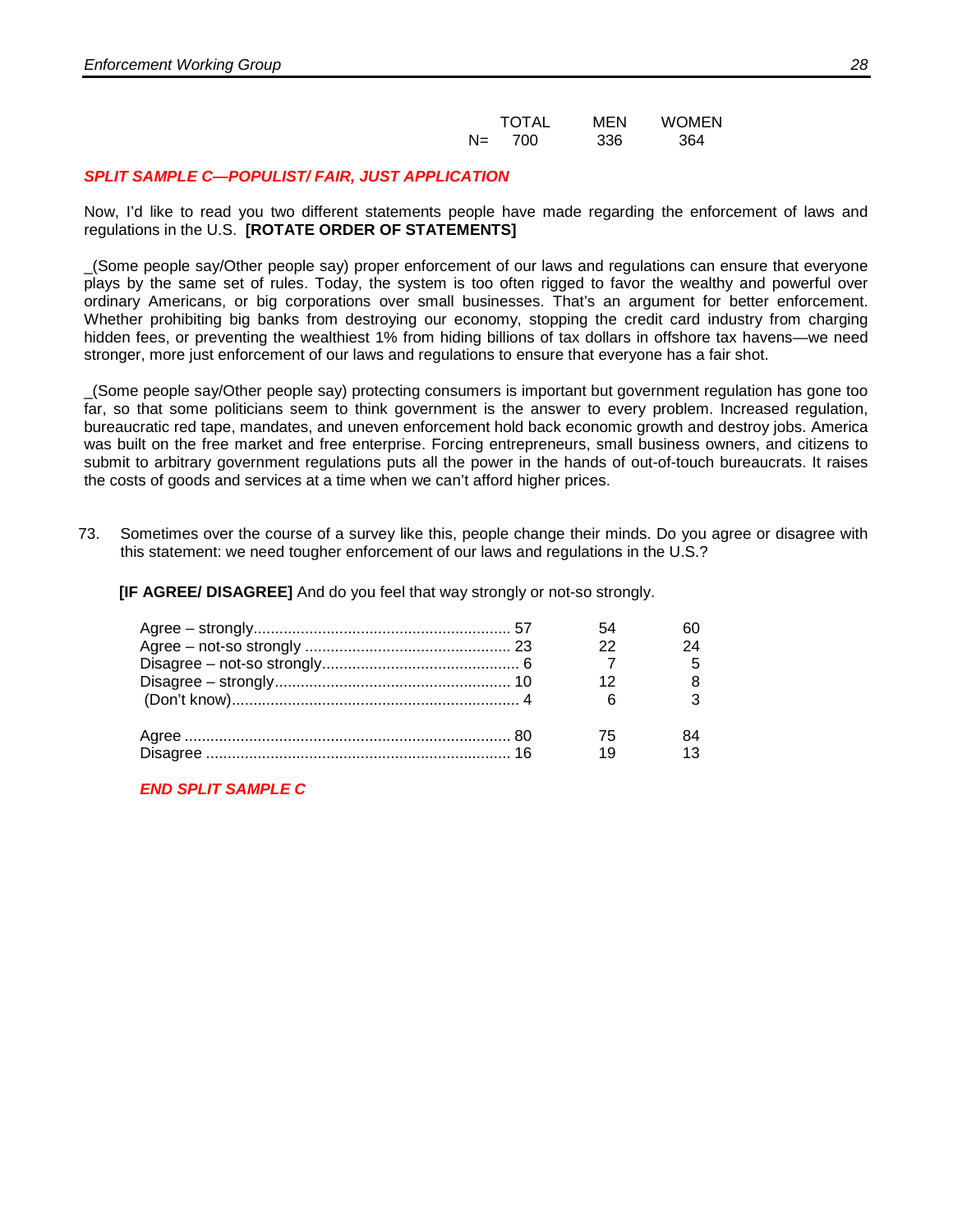|       | <b>TOTAL</b> | MEN | WOMEN |
|-------|--------------|-----|-------|
| $N =$ | 700          | 336 | 364   |

#### *SPLIT SAMPLE D—PROTECTION/ PREVENTION*

Now, I'd like to read you two different statements people have made regarding the enforcement of laws and regulations in the U.S. **[ROTATE ORDER OF STATEMENTS]**

\_(Some people say/Other people say) enforcement of our laws and regulations is about safeguarding Americans. And when done properly, enforcement can prevent economic catastrophe, protect our health, and save lives. Whether it's preventing dangerous foreign imports and food products—affected by e.Coli **[EEE COE-LIE]** and salmonella poisoning—from coming to U.S. markets. Preventing dangerous pollutants from contaminating our land, air and drinking water. Or ensuring nuclear and toxic waste facilities safely contain their content. Proper enforcement of our laws helps keep Americans and our communities safer from physical and economic harm.

\_(Some people say/Other people say) protecting consumers is important but government regulation has gone too far, so that some politicians seem to think government is the answer to every problem. Increased regulation, bureaucratic red tape, mandates, and uneven enforcement hold back economic growth and destroy jobs. America was built on the free market and free enterprise. Forcing entrepreneurs, small business owners, and citizens to submit to arbitrary government regulations puts all the power in the hands of out-of-touch bureaucrats. It raises the costs of goods and services at a time when we can't afford higher prices.

74. Sometimes over the course of a survey like this, people change their minds. Do you agree or disagree with this statement: we need tougher enforcement of our laws and regulations in the U.S.?

**[IF AGREE/ DISAGREE]** And do you feel that way strongly or not-so strongly.

| 13 |  |
|----|--|
|    |  |
|    |  |
| 74 |  |
|    |  |

#### *END SPLIT SAMPLE D*

#### 73/74. **Combined Profile**

**[IF AGREE/ DISAGREE]** And do you feel that way strongly or not-so strongly.

|  | 10 |  |
|--|----|--|
|  |    |  |
|  |    |  |
|  |    |  |
|  |    |  |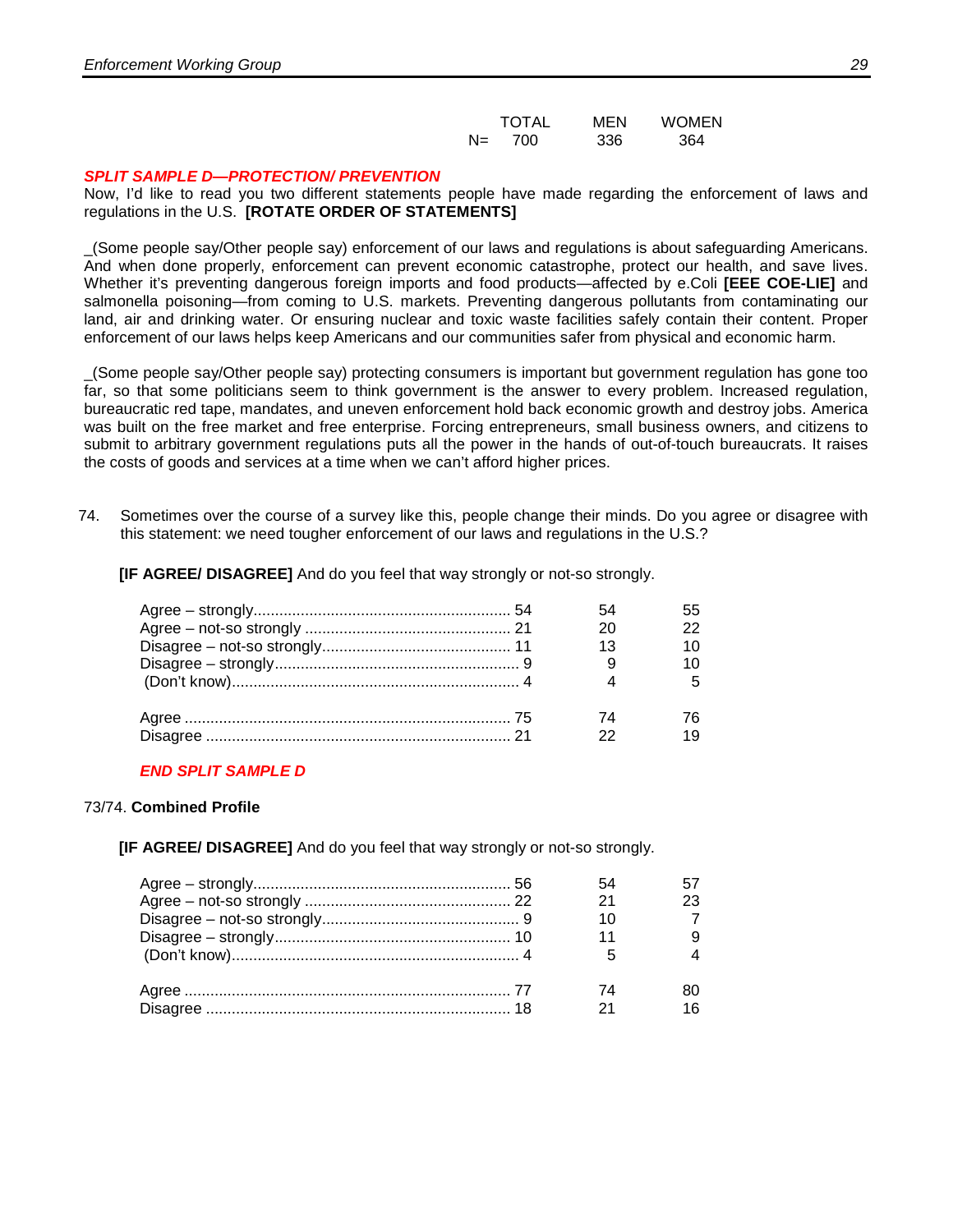|       | <b>TOTAL</b> | MEN | <b>WOMEN</b> |
|-------|--------------|-----|--------------|
| $N =$ | 700          | 336 | 364          |

Now I am going to read you some statements in support of tougher enforcement of laws and regulation. Please tell me whether each statement I read is a very convincing, somewhat convincing, not too convincing, or not at all convincing reason to support tougher enforcement of laws and regulation. If you are not sure how you feel about a particular item, please say so.

**PROMPT EVERY THIRD STATEMENT**: Is that a VERY convincing, SOMEWHAT convincing, NOT TOO convincing, or not AT ALL convincing reason to support tougher enforcement of laws and regulation?

#### **Sorted by Very Convincing**

|                                                        | 66 | 73 |
|--------------------------------------------------------|----|----|
| 82. SSA: West Texas Case Study / Last Visit '85  66    | 66 | 66 |
| 83. SSB: West TExas Case Study / Once Every            |    |    |
|                                                        | 51 | 70 |
|                                                        | 62 | 59 |
|                                                        | 55 | 65 |
| 87. SSB: Wage and Hour Enforcement / Criminal          |    |    |
|                                                        | 50 | 68 |
|                                                        | 58 | 60 |
| 85. SSB: CPSC Case Study /Not Enough -                 |    |    |
|                                                        | 52 | 63 |
| 77. SSB: Inadequate Penalties / Need Teeth 57          | 55 | 59 |
| 79. SSB: Small business / Little Guy 56                | 50 | 61 |
| 86. SSA: Wage and Hour Enforcement /Pols               |    |    |
|                                                        | 56 | 53 |
| 78. SSA: Small Business / Economic Boom  54            | 52 | 55 |
|                                                        | 50 | 56 |
| 81. SSB: Economic Populist / Rigged / Specifics 53     | 45 | 60 |
| 76. SSA: Inadequate Penalties / Criminal Penalties  51 | 51 | 52 |

#### **[SECURITY: FAMILIES]**

75. \_Most American families are too busy and simply don't have the tools they need to protect themselves against dangerous foreign imports, toxic industrial pollution of our air and water, or the predatory practices of unsavory corporations. When enforcement is underfunded, weakened or unevenly applied, our families are all put at risk. We need proper enforcement of our laws and regulations to protect our families and keep them safe.

|  | 35 | 29 |
|--|----|----|
|  |    |    |
|  |    |    |
|  |    |    |
|  | 85 | 86 |
|  | 12 |    |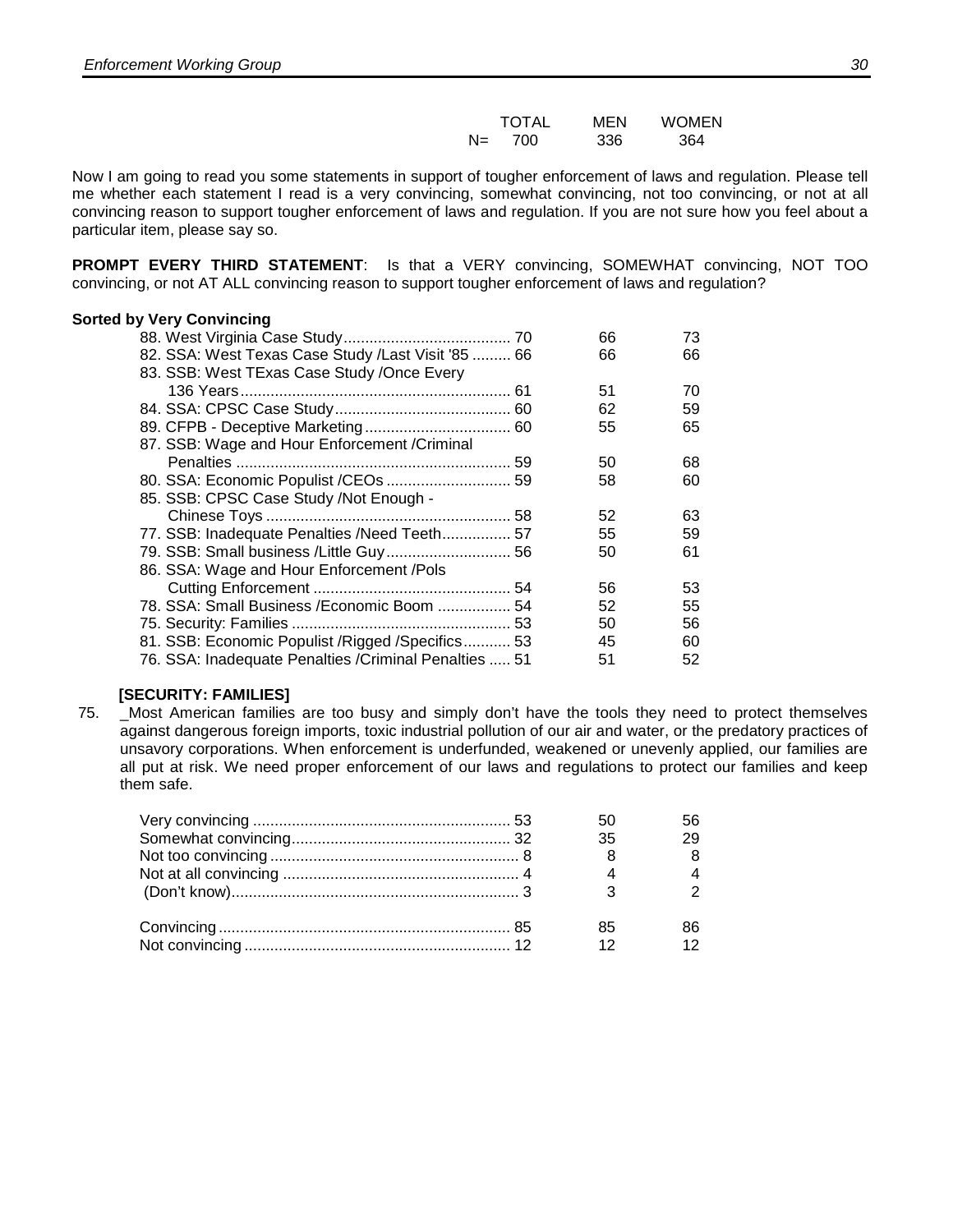|       | <b>TOTAL</b> | MEN | <b>WOMEN</b> |
|-------|--------------|-----|--------------|
| $N =$ | 700          | 336 | 364          |

#### *SPLIT SAMPLE A* **[INADEQUATE PENALTIES/ CRIMINAL PENALTIES]**

76. \_Enforcement of our laws needs to be updated regularly to reflect new threats in a rapidly changing world. We can't trust Wall St. CEOs, big polluters, or foreign companies to police themselves when penalties are so low. Currently, employers who have a death in their workplace are fined an average of \$7,000. CEOs should be held criminally responsible if they're found responsible for workplace deaths, not just have to pay a minor fine that's built into the cost of doing business.

|  | 30 | 29 |
|--|----|----|
|  |    |    |
|  |    |    |
|  |    |    |
|  |    |    |
|  | 15 |    |

#### *SPLIT SAMPLE B* **[INADEQUATE PENALTIES/ NEED TEETH]**

77. \_Enforcement of our laws needs to be updated regularly to reflect new threats in a rapidly changing world. We can't trust Wall St. CEOs, big polluters, or foreign companies to police themselves when penalties are so low. Currently, employers who have a death in their workplace are fined an average of \$7,000. We owe it to our families to make sure enforcement measures have real teeth and are updated to meet new realities and new threats.

|  | 55  |    |
|--|-----|----|
|  | -23 | 31 |
|  |     |    |
|  |     |    |
|  |     |    |
|  |     |    |
|  |     |    |

#### *SPLIT SAMPLE A* **[SMALL BUSINESS/ ECONOMIC BOON]**

78. \_Small businesses are the engine of the American economy. But one of the biggest threats to small businesses comes in the form of big corporations using their political influence and armies of paid lobbyists to negotiate fines down to nothing and to squeeze small businesses out of the marketplace. Universally enforcing clear, simple standards helps small businesses compete on equal turf, encourages innovation and growth, and ensures the highest quality products and services for consumers.

|  |      | 55 |
|--|------|----|
|  | - 32 | 33 |
|  |      |    |
|  |      |    |
|  |      |    |
|  | 83   | 88 |
|  | 13   |    |
|  |      |    |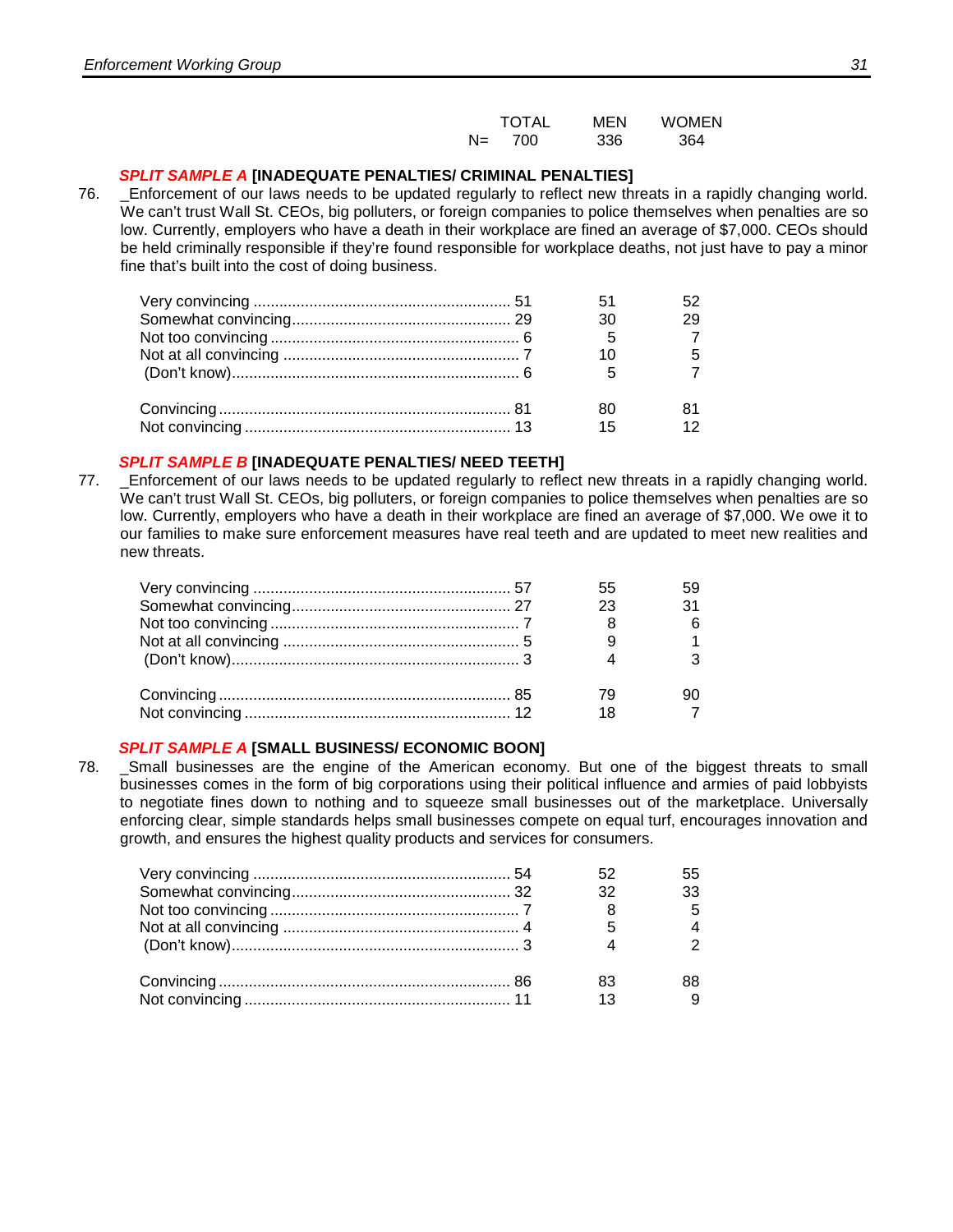|     | <b>TOTAL</b> | MEN | <b>WOMEN</b> |
|-----|--------------|-----|--------------|
| N=. | - 700        | 336 | 364          |

#### *SPLIT SAMPLE B* **[SMALL BUSINESS/ LITTLE GUY]**

79. \_Small businesses are the engine of the American economy. But one of the biggest threats to small businesses comes in the form of big corporations using their political influence and armies of paid lobbyists to negotiate fines down to nothing and squeeze small businesses out of the marketplace. Universally enforcing clear, simple standards helps small businesses compete on equal turf. Big corporations already have enough advantages. Our small businesses need someone looking out for the little guy.

|  | 32  |                |
|--|-----|----------------|
|  |     |                |
|  |     |                |
|  |     |                |
|  | 82. |                |
|  | 15  | $\overline{7}$ |

#### *SPLIT SAMPLE A* **[ECONOMIC POPULIST/ CEOs]**

80. \_As Americans, we prize innovation, entrepreneurship, and hard work—but all of that means little when multinational corporations are allowed to operate unchecked and take advantage of us. The CEOs who wrecked our economy, wrote themselves bonuses from our bailout money and don't pay their fair share of taxes, should be held accountable and not allowed to commit the same crimes again. It's past time we started protecting regular working families. Because if CEOs continue playing by their own rules, our shrinking middle class will disappear entirely.

|  | 22 |  |
|--|----|--|
|  |    |  |
|  |    |  |
|  |    |  |
|  | 80 |  |
|  |    |  |

#### *SPLIT SAMPLE B* **[ECONOMIC POPULIST/ RIGGED/ SPECIFICS]**

81. \_As Americans, we prize innovation, entrepreneurship, and hard work—but too often the system is rigged to favor the wealthy and powerful over ordinary Americans. Whether prohibiting big banks from destroying our economy, stopping the credit card industry from charging hidden fees, or preventing the wealthiest 1% from hiding billions of tax dollars in offshore tax havens—we need stronger, more just enforcement of our laws and regulations to ensure that everyone has a fair shot.

|  | 29 | 22 |
|--|----|----|
|  | 11 | 12 |
|  |    |    |
|  |    | 2  |
|  | 75 |    |
|  | 23 |    |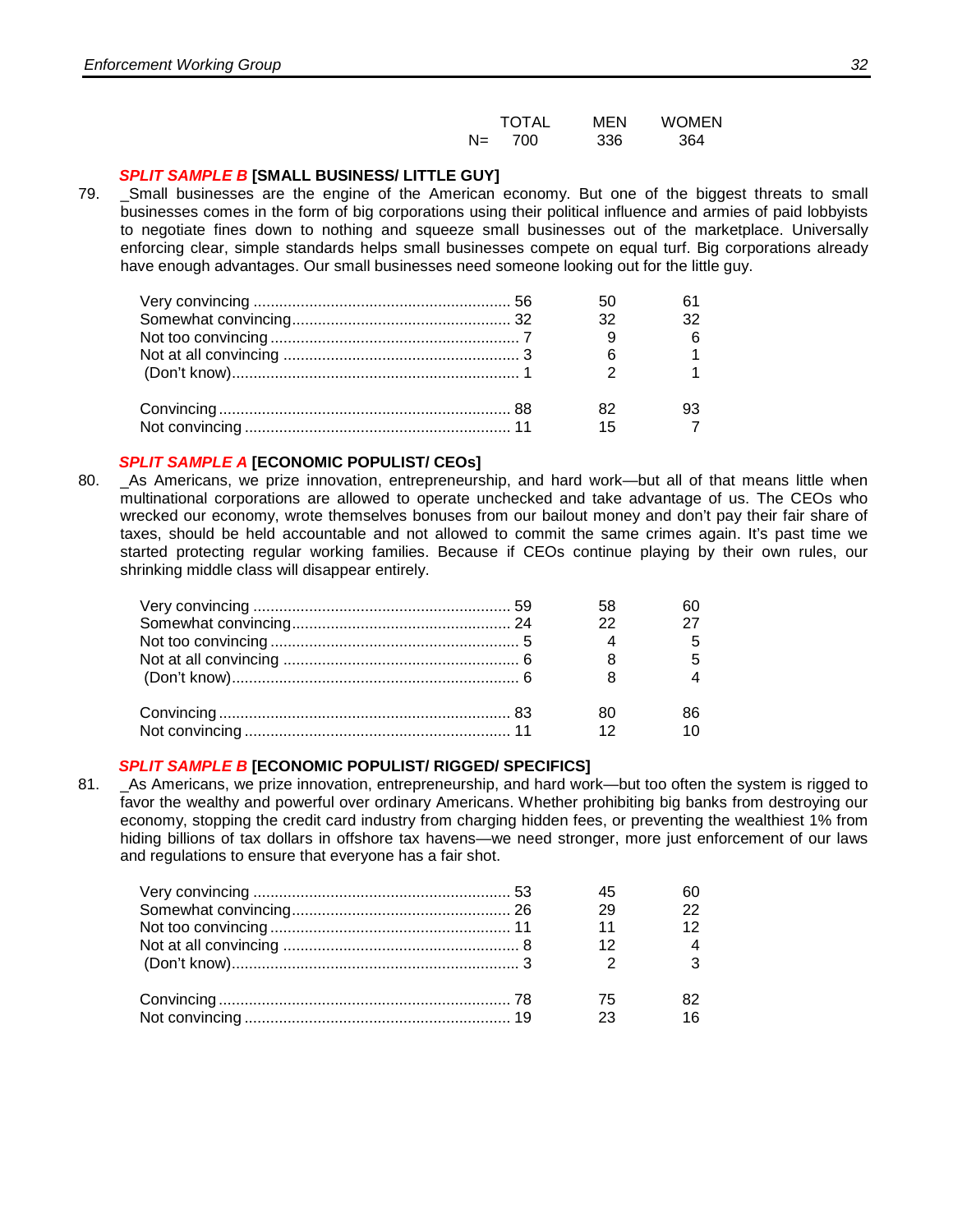|      | <b>TOTAL</b> | MEN | <b>WOMEN</b> |
|------|--------------|-----|--------------|
| $N=$ | 700          | 336 | 364          |

#### *SPLIT SAMPLE A* **[WEST TEXAS CASE STUDY/ LAST VISIT '85]**

82. \_When enforcement of public protections is neglected, the results can be disastrous. In 2013, an explosion at a fertilizer facility in West, Texas killed 15 people, including 12 first responders, and destroyed three schools, a nursing home, and hundreds of homes. The last time that facility was inspected by OSHA was in 1985, and despite a serious violation it got just a \$30 fine. We need strong and improved enforcement to prevent deadly situations like this.

|  | 23 | 26 |
|--|----|----|
|  |    |    |
|  |    |    |
|  |    |    |
|  |    |    |
|  |    |    |

#### *SPLIT SAMPLE B* **[WEST TEXAS CASE STUDY/ ONCE EVERY 136 YEARS]**

83. \_When enforcement of public protections is neglected, the results can be disastrous. In 2013, an explosion at a fertilizer facility in West, Texas killed 15 people, including 12 first responders, and destroyed three schools, a nursing home, and hundreds of homes. With current staff, OSHA inspectors can visit workplaces like these only once every 136 years, on average. We need strong and improved enforcement to prevent deadly situations like this.

|  | -51  |             |
|--|------|-------------|
|  | - 34 | 20          |
|  |      | $5^{\circ}$ |
|  |      |             |
|  |      |             |
|  | 85   |             |
|  |      |             |

#### *SPLIT SAMPLE A* **[CPSC CASE STUDY]**

84. U.S. Consumer Product Safety Commission investigators analyze data to focus their inspections on highrisk cargo. During one six-month period in 2013, the CPSC identified more than 600 shipments containing illegal or defective products from other countries, totaling about 8.2 million units, which inspectors prevented from moving into U.S. markets and into the hands of unsuspecting consumers. When enforcement is done right, it can save Americans dollars and lives.

|  |     | 59 |
|--|-----|----|
|  | -26 | 32 |
|  |     |    |
|  |     |    |
|  |     |    |
|  | 88  |    |
|  |     |    |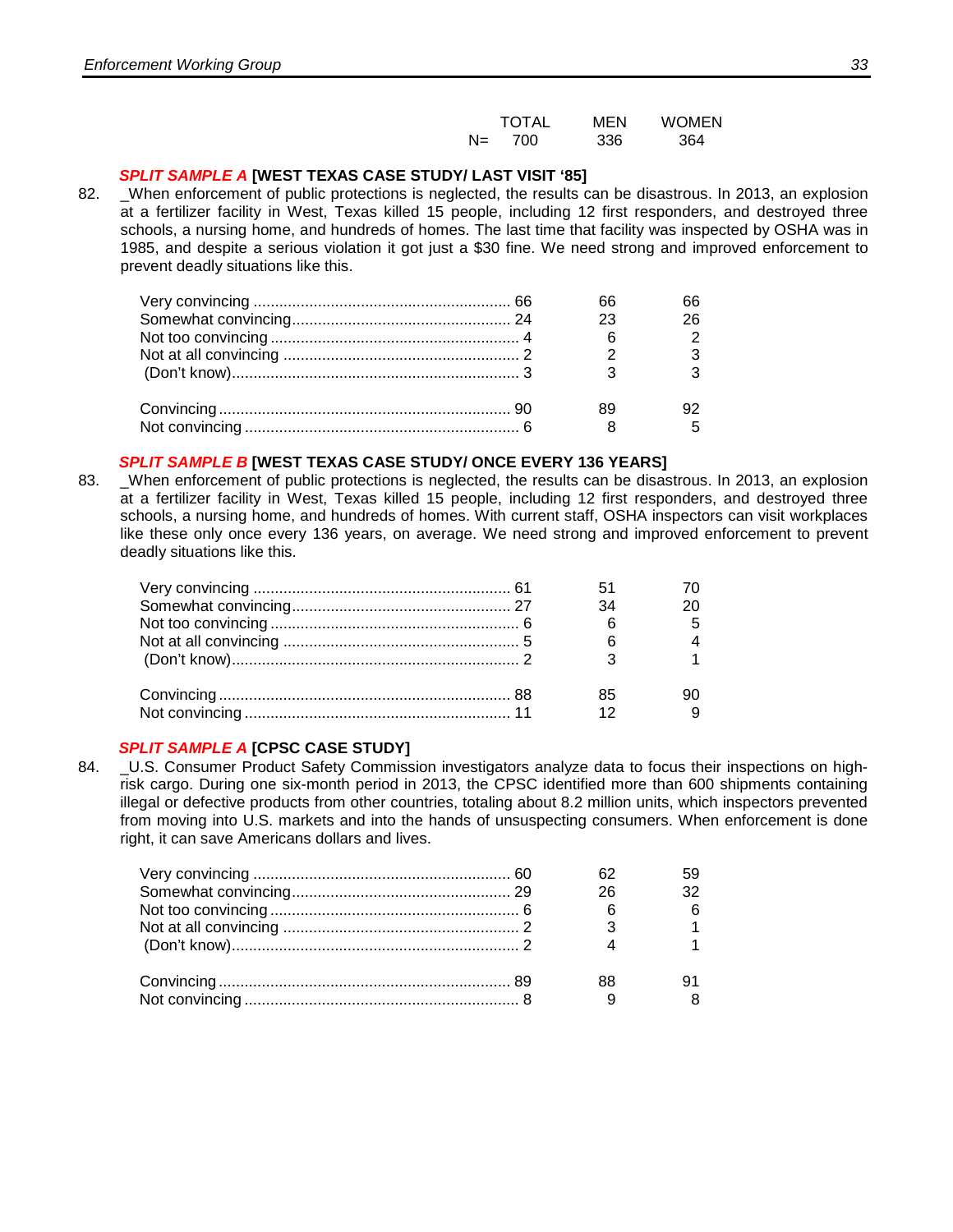|       | <b>TOTAL</b> | MEN | <b>WOMEN</b> |
|-------|--------------|-----|--------------|
| $N =$ | 700          | 336 | 364          |

### *SPLIT SAMPLE B* **[CPSC CASE STUDY/ NOT ENOUGH – CHINESE TOYS]**

85. LU.S. Consumer Product Safety Commission investigators analyze data to focus their inspections on highrisk cargo. During one six-month period in 2013, the CPSC identified more than 600 shipments containing illegal or defective products from other countries, totaling about 8.2 million units and prevented them from entering our markets. But hundreds of thousands of dangerous lead-based Chinese toys still made their way into U.S. stores and into the hands of our children. We need improved and expanded enforcement to protect America's youngest citizens.

|  | 29 |  |
|--|----|--|
|  |    |  |
|  |    |  |
|  |    |  |
|  |    |  |
|  | 16 |  |

#### *SPLIT SAMPLE A* **[WAGE AND HOUR ENFORCEMENT/ POLS CUTTING ENFORCEMENT]**

86. \_The Fair Labor Standards Act bans oppressive child labor, requires workers be paid a minimum wage, and entitles workers to overtime pay. Even so, many employers break the law, don't pay workers for their time and illegally deduct money from their paychecks. The Department of Labor collected \$250 million in this kind of wage theft last year, but still lacked the resources and manpower to investigate thousands of other complaints. And politicians in over a dozen states have cut enforcement just at the time we need stronger enforcement of our laws.

|  | 56 |    |
|--|----|----|
|  | 29 | 33 |
|  |    |    |
|  |    |    |
|  |    |    |
|  | 85 |    |
|  | 12 |    |

### *SPLIT SAMPLE B* **[WAGE AND HOUR ENFORCEMENT/ CRIMINAL PENALTIES]**

87. \_The Fair Labor Standards Act bans oppressive child labor, requires workers be paid a minimum wage, and entitles workers to overtime pay. Even so, many employers break the law, don't pay workers for their time and illegally deduct money from their paychecks. The Department of Labor collected \$250 million in this kind of wage theft last year, but still lacked the resources and manpower to investigate thousands of other complaints. We need stronger enforcement, and CEOs who engage in wage theft should be held accountable with criminal penalties if found guilty.

|  | 39 |  |
|--|----|--|
|  |    |  |
|  |    |  |
|  |    |  |
|  |    |  |
|  |    |  |
|  |    |  |
|  |    |  |

### **[WEST VIRGINIA CASE STUDY]**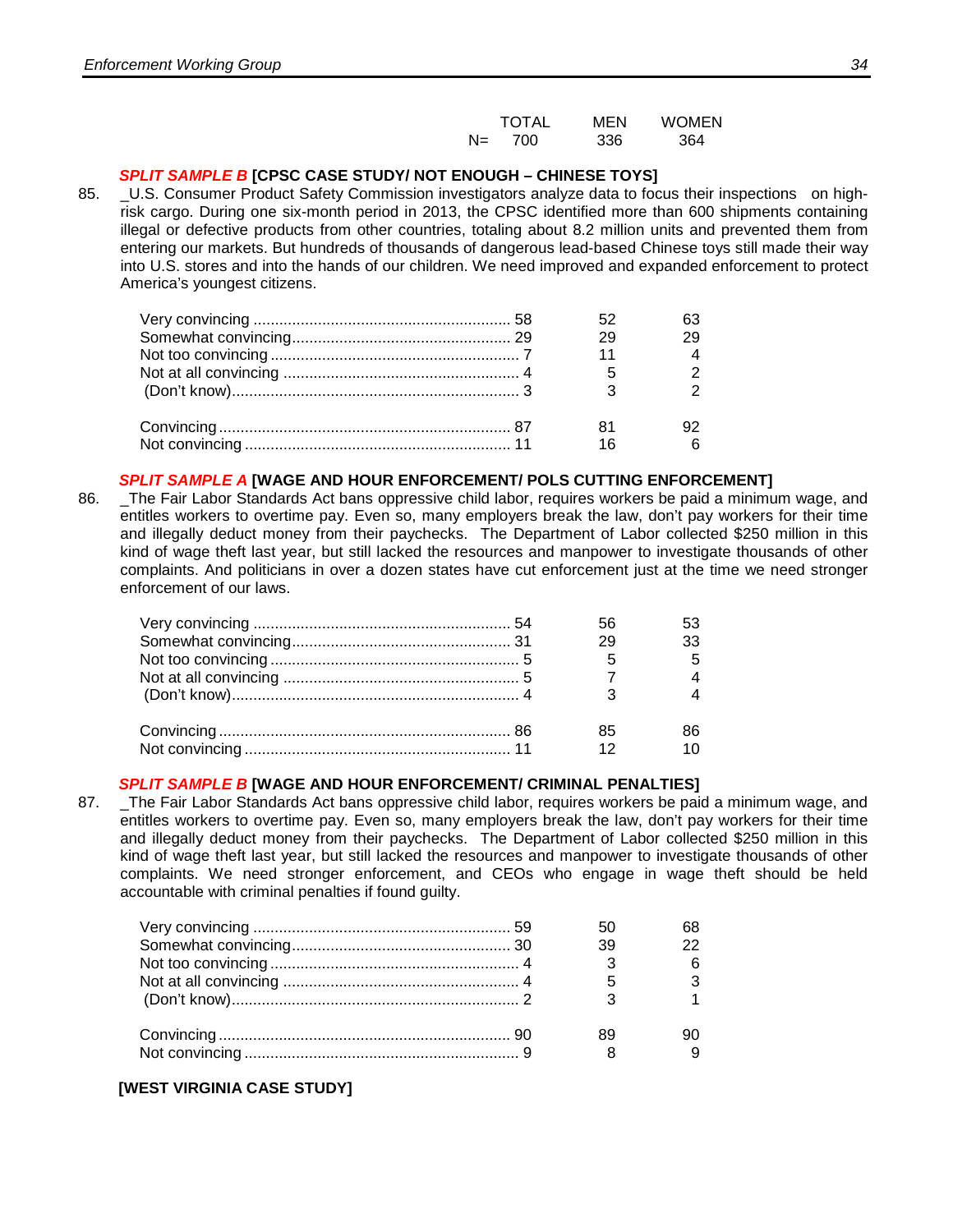|       | <b>TOTAL</b> | MEN | <b>WOMEN</b> |
|-------|--------------|-----|--------------|
| $N =$ | 700          | 336 | 364          |

88. Lust this year, an estimated 10,000 gallons of toxic chemical waste leaked from a private storage facility into a West Virginia river due to lax enforcement. The leak contaminated the drinking water supply of over 300,000 residents, putting pregnant women, seniors, and children at risk. States are required to test public water systems regularly, but this water system hadn't been tested in over a decade, and warnings of contamination were ignored. We need proper enforcement to ensure disasters like this don't happen again.

|  | 21 |  |
|--|----|--|
|  |    |  |
|  |    |  |
|  |    |  |
|  | 86 |  |
|  |    |  |

### **[CFPB – DECEPTIVE MARKETING]**

89. Eecently, the Consumer Financial Protection Bureau ordered Bank of America to pay nearly \$727 million in fines because of the bank's deceptive practices, including charging consumers for products they never agreed to. It also ordered JPMorgan Chase to pay customers \$309 million, and American Express to pay customers \$59.5 million for deceptive and unauthorized billing. This agency saved consumers nearly \$3.5 billion in excessive fees and interest since its creation two years ago. We need to strengthen enforcement of these laws, not weaken enforcement.

|  |    | 65 |
|--|----|----|
|  | 31 | 25 |
|  |    |    |
|  |    |    |
|  |    | 3  |
|  | 86 |    |
|  | 11 |    |

### *RESUME ASKING ALL*

90. Sometimes over the course of a survey like this, people change their minds. Do you agree or disagree with this statement: we need tougher enforcement of our laws and regulations in the U.S.?

**[IF AGREE/ DISAGREE]** And do you feel that way strongly or not-so strongly.

|  | 18 |  |
|--|----|--|
|  |    |  |
|  |    |  |
|  |    |  |
|  |    |  |
|  |    |  |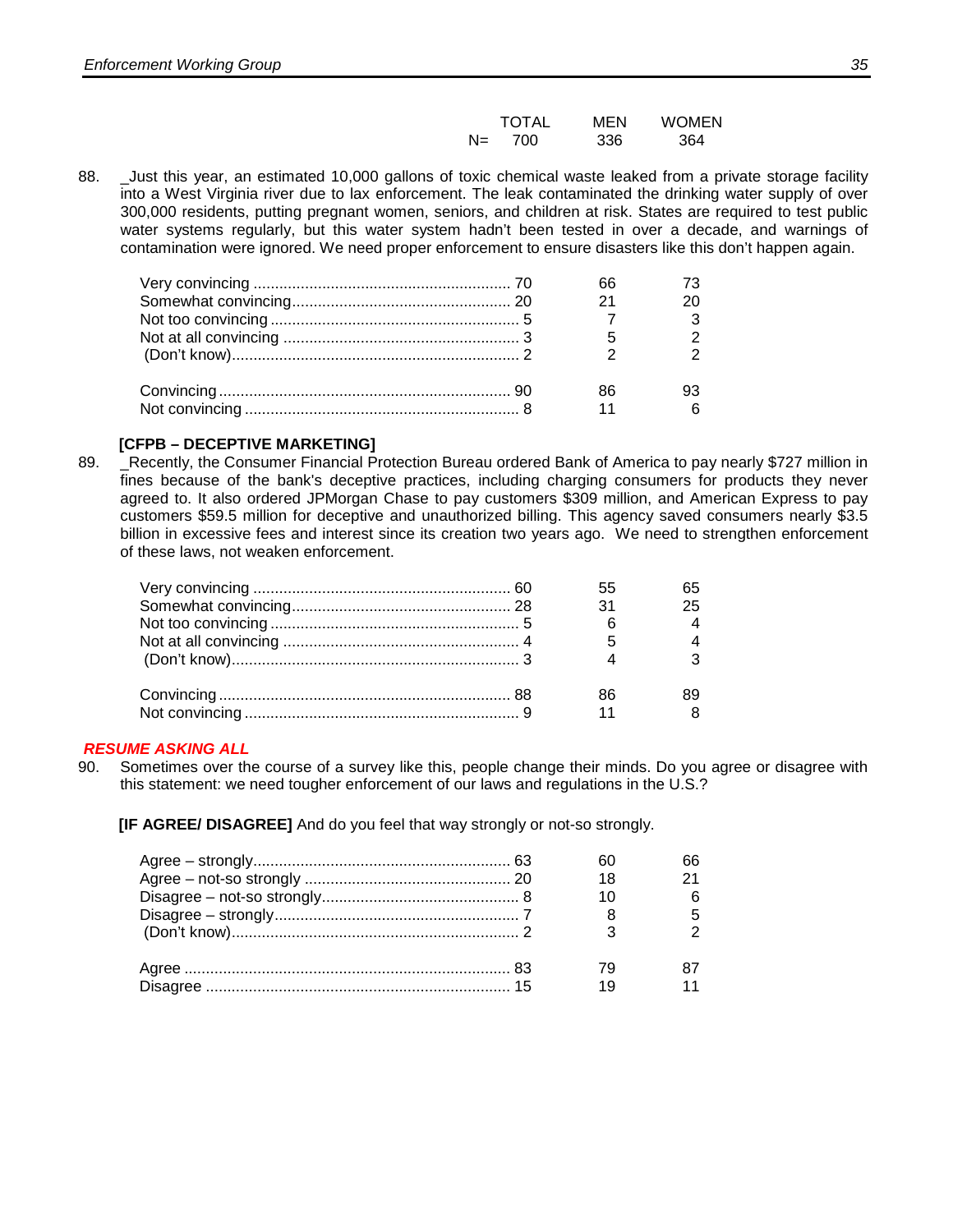|       | <b>TOTAL</b> | MEN | <b>WOMEN</b> |
|-------|--------------|-----|--------------|
| $N =$ | 700          | 336 | 364          |

#### *SPLIT SAMPLE A*

91. If a candidate for public office called for reducing our regulations, would this make you more or less likely to vote for that person, or wouldn't make any difference?

**[IF MORE/ LESS]** And do you feel that way strongly or not-so strongly.

|  | 32          |        |
|--|-------------|--------|
|  | 12          |        |
|  | 29          | 35     |
|  | $5^{\circ}$ |        |
|  | 22          |        |
|  |             | 41 - 1 |

### *END SPLIT SAMPLE A*

# **SPLIT SAMPLE B**<br>92. If a candidate

If a candidate for public office called for cutting enforcement of our laws and regulations, would this make you more or less likely to vote for that person, or wouldn't it make any difference?

**[IF MORE/ LESS]** And do you feel that way strongly or not-so strongly.

|  | 34 |  |
|--|----|--|
|  | 16 |  |
|  | 29 |  |
|  |    |  |
|  |    |  |
|  |    |  |

*END SPLIT SAMPLE B*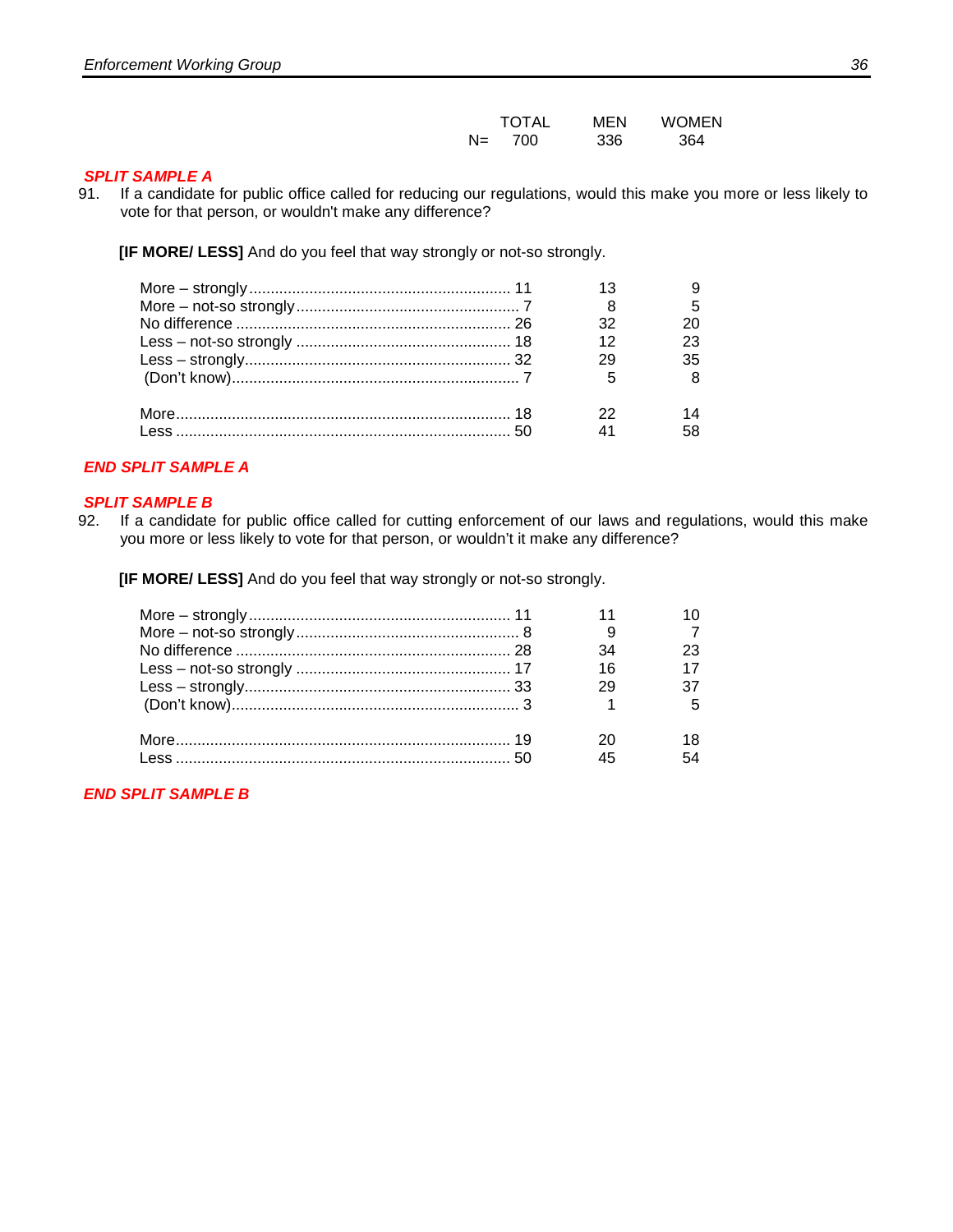|       | <b>TOTAL</b> | MEN | <b>WOMEN</b> |
|-------|--------------|-----|--------------|
| $N =$ | 700          | 336 | 364          |

# **Finally, I would like to ask you a few questions for statistical purposes only.**<br>
93. Generally speaking, do you think of yourself as a Republican, a Democrat

Generally speaking, do you think of yourself as a Republican, a Democrat, an independent, or something else?

**[IF REPUBLICAN OR DEMOCRAT ASK]:** Do you consider yourself a strong (Republican/Democrat) or a not so strong (Republican/Democrat)?

**[IF INDEPENDENT ASK]:** Would you say that you lean more toward the Republicans or more toward the Democrats?

| 18 |    |
|----|----|
| 8  |    |
| 10 |    |
| 36 | 28 |
| 20 | 21 |
| 35 | 41 |
|    | 5  |
|    |    |
| 22 | 29 |
| 5  |    |
|    | 5  |

#### 94. What is your age?

#### **IF REFUSED IN PREVIOUS QUESTION**

95. I am going to read you some categories. Please stop me when we get to your category.